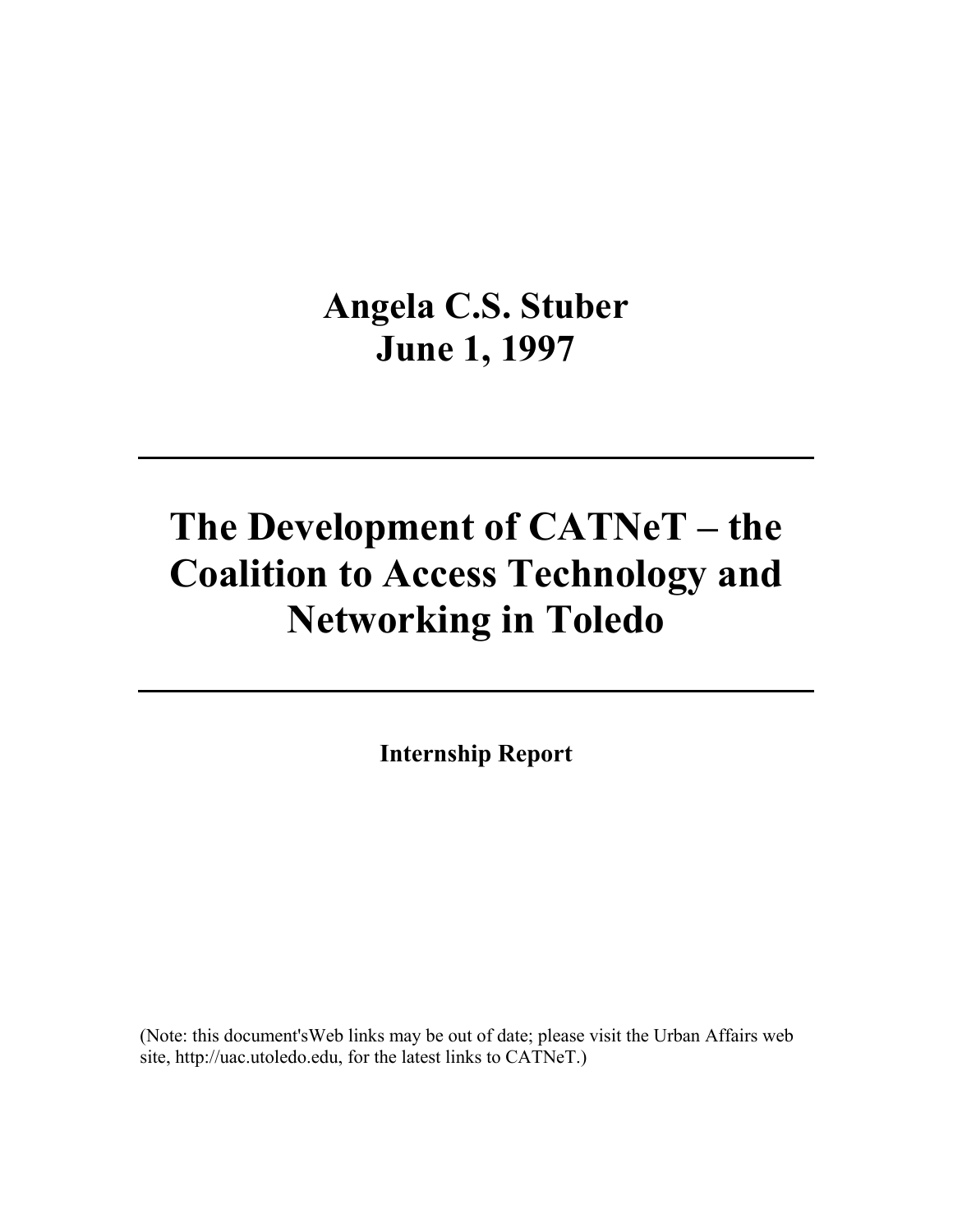# The Development of CATNeT - The Coalition to Access Technology and Networking in Toledo

# **Table of Contents:**

| 23 |
|----|
| 25 |
| 26 |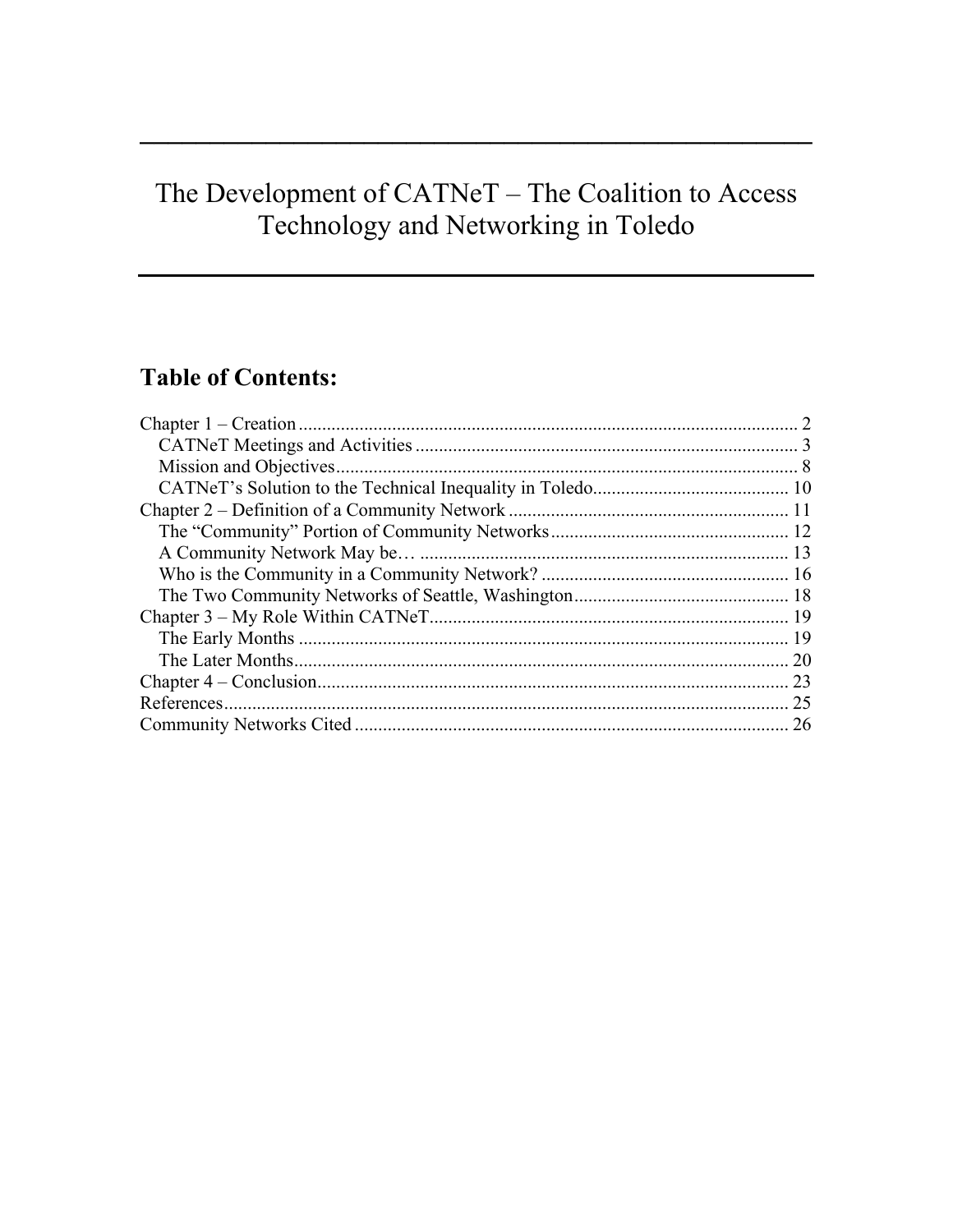## **Chapter 1 – Creation**

 CATNeT is the Coalition to Access Technology and Networking in Toledo. CatNet is a recently formed coalition of over 30 community-based organizations, housing complexes, institutions and businesses whose purpose is to empower low income citizens and community-based organizations through providing or facilitation access to computers and computer training.

 The idea behind CATNeT began in multiple places at multiple times, but the organizations of the coalition began with John Kiely of Vistula Management. John was instrumental in directing the multitude of ideas into an active coalition. In 1996 Vistula Management successfully applied for \$200,00 of HUD (Housing and Urban Development) funding from the Neighborhood Networks program in order to establish computer labs in six Vistula low-income housing sites. As John Kiely from Vistula Management was telling other about Vistula's computer project, he found a multitude of organizations and institutions interested in the same issue, that is, equal access to technology. In the fall of 1996, he invited these people to a meeting to discuss our common interests (see attached letter). Over 30 community-based organizations, institutions and residents of Vistula's low-income housing sites offered a description of their program or their perception of the equal access issue. Randy Stoecker and I were invited to the meeting based on our involvement with Toledo portion of the UUNN-Urban University and Neighborhood Network. The UUNN was a coalition of university and neighborhood representatives in the seven states of Ohio with urban universities.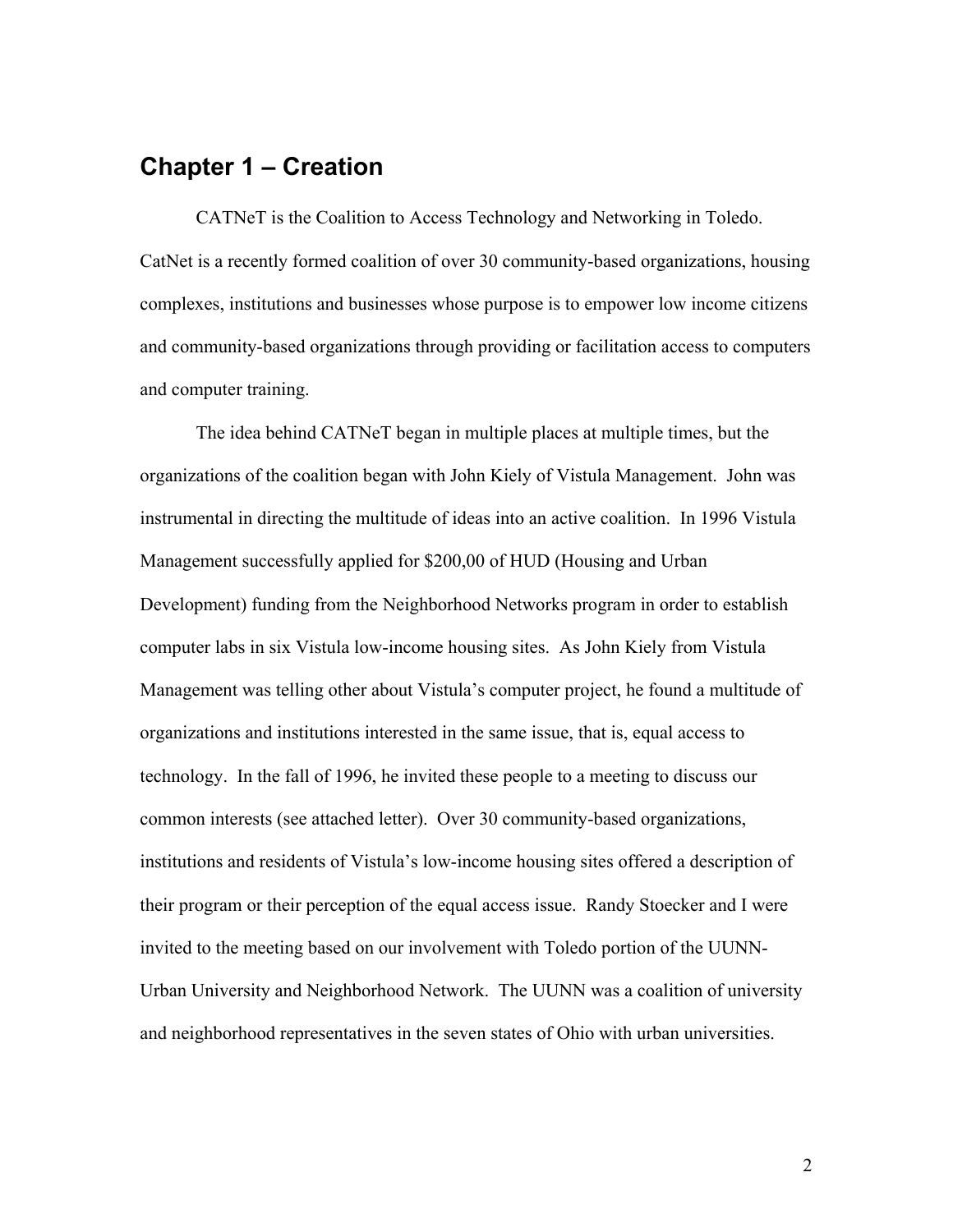The UUNN's first project had focused on the computer and technical access that community groups do not have.

#### *CATNeT Meetings and Activities*

John, Randy, and I began organizing monthly meetings to define the group's goals and determine exactly how we wanted to accomplish them. Working under the auspices of the Toledo UUNN, and its meager resources, I sent out the notices, called interested individuals and organizations, and prepared agenda. We began calling ourselves CATNeT – The Coalition to Access Technology and Networking in Toledo. The attendance at the meetings varied but there were always at least 20 people at each meeting. Some individuals and organizations were involved at ever meeting while others came and went. (A current list of CATNeT members is attached.) We always had at least a couple new faces at each meeting, due in large part to John Kiely spreading the word about our group.

 With up to 40 people at a meeting, we decided to use a working group model to more effectively discuss the issues. After much discussion we split into the following target groups: children and families, seniors, disable, non-profits and small businesses, and technology. The working group model allowed greater participation for all present. Each working group came back to the larger group with similar results. All groups recognized the inequality of computers software and Internet access.. They all wanted to find ways to make these items available to people who could not afford them. Among other things, the groups suggested public access sites in locations close to the people who needed them, give low-income people used computers, and hardware, software, Internet, and web design training. Each group also discussed issues relevant to their particular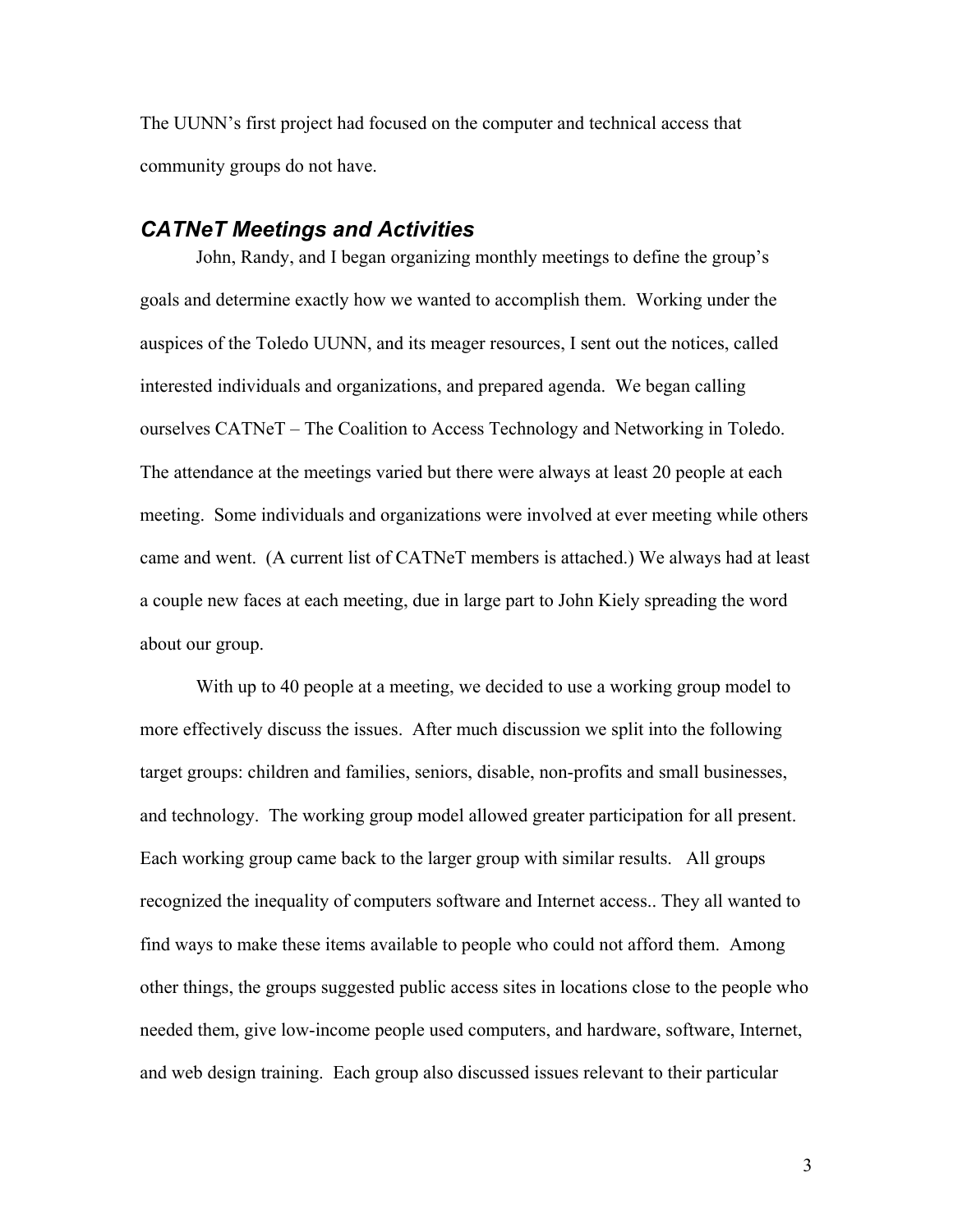target population, such as the disabled group wanting assistive technology for disabled individuals.

 Using the University of Toledo computer-training lab, we held five Internet training sessions. The first was to show people what was possible with a community network (what we were talking about creating). The need four training sessions was held because the group asked for them. Each training session started out a an Internet training session and transformed into basic computer usage, Windows, and WWW training session geared toward those present.

 At the beginning, John, Randy, and I met before each general CATNeT meeting to set the agenda and discuss CATNeT's progress. In March we began having steering committee meetings, partially, for this purpose. The steering committee meetings were also organized to discuss the results of the group work. Each group nominated a representative to attend the steering committee meeting. In the smaller group we were able to ask each other specific questions about the group work and clarify ambiguous points. Our regular schedule consisted of on steering committee meeting a few weeks after each monthly general CATNeT meeting s. When the time came to prepare the TIIAP grant application the steering committee meetings were scheduled more frequently.

 In preparation for the TIIAP (Telecommunications Information and Infrastructure Assistance Program) grant proposal, but also as part of the CATNeT planning process, we also began a series of research projects into the needs and desires of senior citizens, small businesses, people with disabilities, and disability service providers. Through a partnership of students from a graduate research methods class taught by Randy, Vistula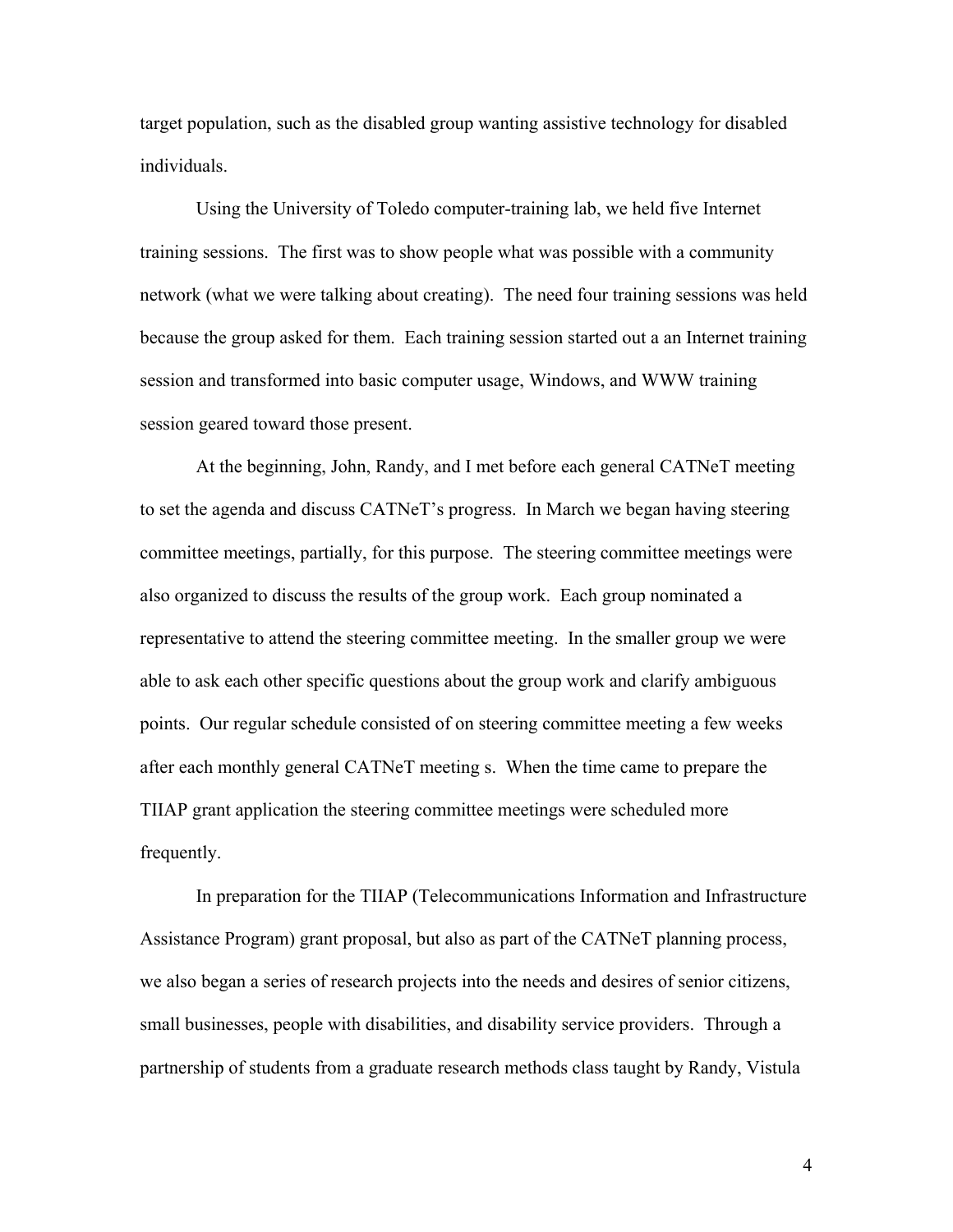Management staff, and CATNeT members, we ran focus groups, sent a mail survey to small businesses, conducted a phone survey of disability service providers, and conducted a phone survey of local Internet service providers. This research was to verify what we had already been learning through the CATNeT planning process, recruit more participants into the CATNeT process, and provide some baseline measures for later evaluation. For focus groups, Vistula staff brought in four laptop computers for people to use the day before the focus group, since many of the focus group participants had no experience with computers, thus combining the focus group research with beginning computer training. The phone survey of disabled service providers helped bring two representatives of those organizations to CATNeT meetings.

 The press, of the TIIAP grants application deadline disrupted our participatory process. The grant required specific information about our project, and the deadline required John and I to make some decisions quickly. The bulk of proposal consists of ideas and projects determined by the larger group, but the finer details, such as the type of computers to ask for, were not. I wrote most of the grant proposal but the grant writing committee, consisting of myself, Sue Wuest of Urban Affairs Center, and Bob Soncrant of the Private Industry Council; we spent approximately ten hours working out the details of the proposal. We will use the proposal as a working document for the group to revise. Future grant proposals can then be based on the revised document.

 The CATNeT meetings were often long (between 2 and 3 hours), tedious and repetitive. A few members became irritated with our participatory method. John, Randy, or I usually facilitated the meetings. Each of us tried to hear the comments of as many people as possible, making sure the low-income people present (our target end users)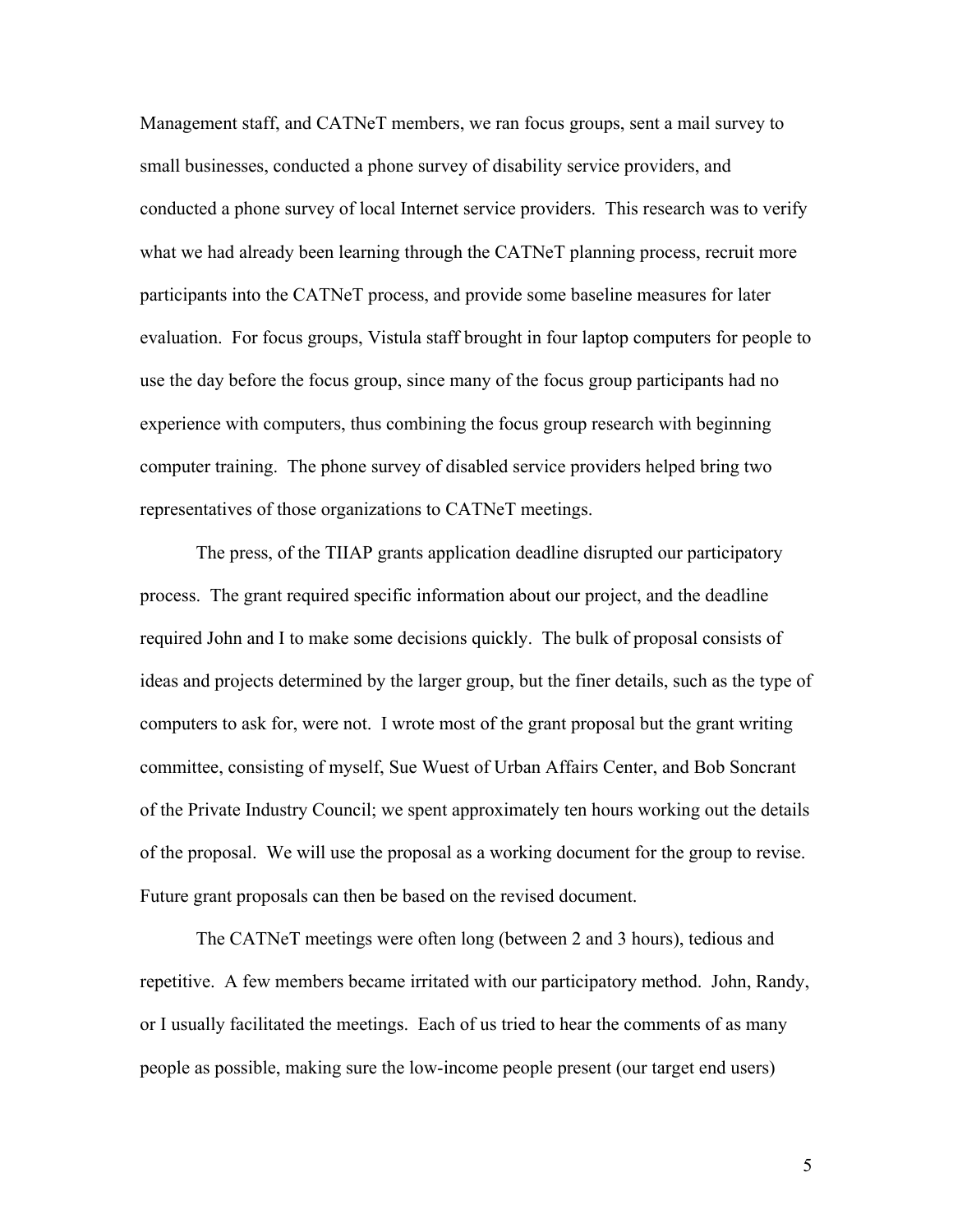were heard by all. When everyone has a chance to talk, comments are often repeated and the process seems to drag out. It was only after five long meetings that we were able to succinctly state our mission and goals. And they will probably be revised yet again. Even thought it took us five months to define our mission, goals, and future plans, at the end we were confident all shared the ideas. At the beginning we were concerned that the most vocal people would deeply affect the results. The drawn out process of hearing everyone's opinions and splitting into working groups helped to make the process participatorier. Since there were different members present at each meeting some decisions were discussed multiple times, further lengthening the process.

 In addition to the CATNeT meetings and training sessions, the CATNeT members also gathered for the first CATNeT public access site Open House. Our Open House a Michaelmas Manor actually consisted of a whole weekend of events. On Saturday, April 26 I facilitated a computer and Internet training session at the University of Toledo Community and Technical College. ON the evening of Sunday, April 27 we celebrated the opening of the computer lab at Michaelmas Manor (a Vistula Management low income Housing site). Michaelmas Manor also happens to be the location of our computer-recycling center. The open House was an opportunity for all of the CATNeT partners to see the physical results of their work. For the residents of Michaelmas Manor (consisting of seniors and disabled), this was the first time they used the computers. They knew the computer lab was coning so many were anxious to see what the computers could do. The most popular program that night was Solitaire. Some of the residents had never touched a computer before so the game allowed them to get used to the computer at their own pace. CATNeT partners and guests who are familiar with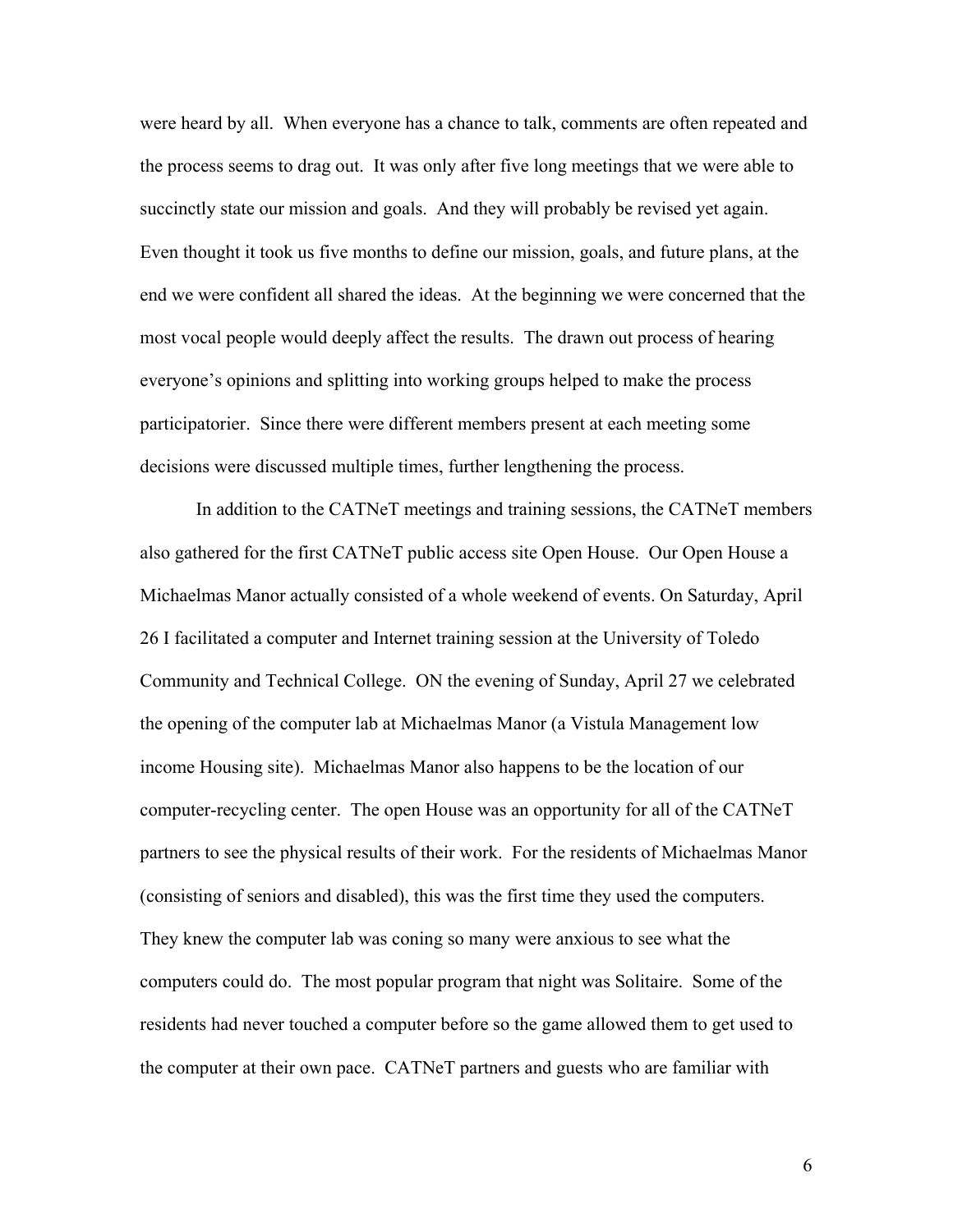computers helped the residents learn how to use the mouse and various keys on the keyboard.

 Our colloquium speaker for Monday, April 28, Doug Schuler from Seattle, Washington attended the Open House. On Monday morning Doug Schuler spoke with CATNeT members about CATNeT and other community networks around the country. On Monday afternoon Doug spoke at a colloquium at the University of Toledo. We brought Doug to Toledo with the University of Toledo Arts and Sciences College Colloquium Funds I applied for. All of the events during the Open House weekend were well attended. Channel 13 News attended the Open House at Michaelmas Manor and we received some publicity during the 11:00 news. Since Michaelmas Manor is a HUD Housing and Urban Development) Neighborhood Networks site, HUD sent out a press release for us. Unfortunately the press release did not even mention CATNeT so I faxed another press release to the local media. Both press releases and the Open House flyer are attached.

 One-way CATNeT would like to spread the word of our existence and our mission is through attending local festivals and community fairs. Our first was the Ottawa Coalition Family Fair held on May 17, at Ottawa Park. We had a booth complete with laptop computers. Working in pairs, I stationed CATNeT volunteers in the booth from 9: 30 to 5:00. We ended up with two names of individuals interested in being involved in CATNeT. Most importantly, we learned how to run a CATNeT volunteers in the booth at a public festival with no electricity and a bright sun. The laptop screens were difficult to read because of the sun and the wind blew our materials around, but otherwise the day was a success.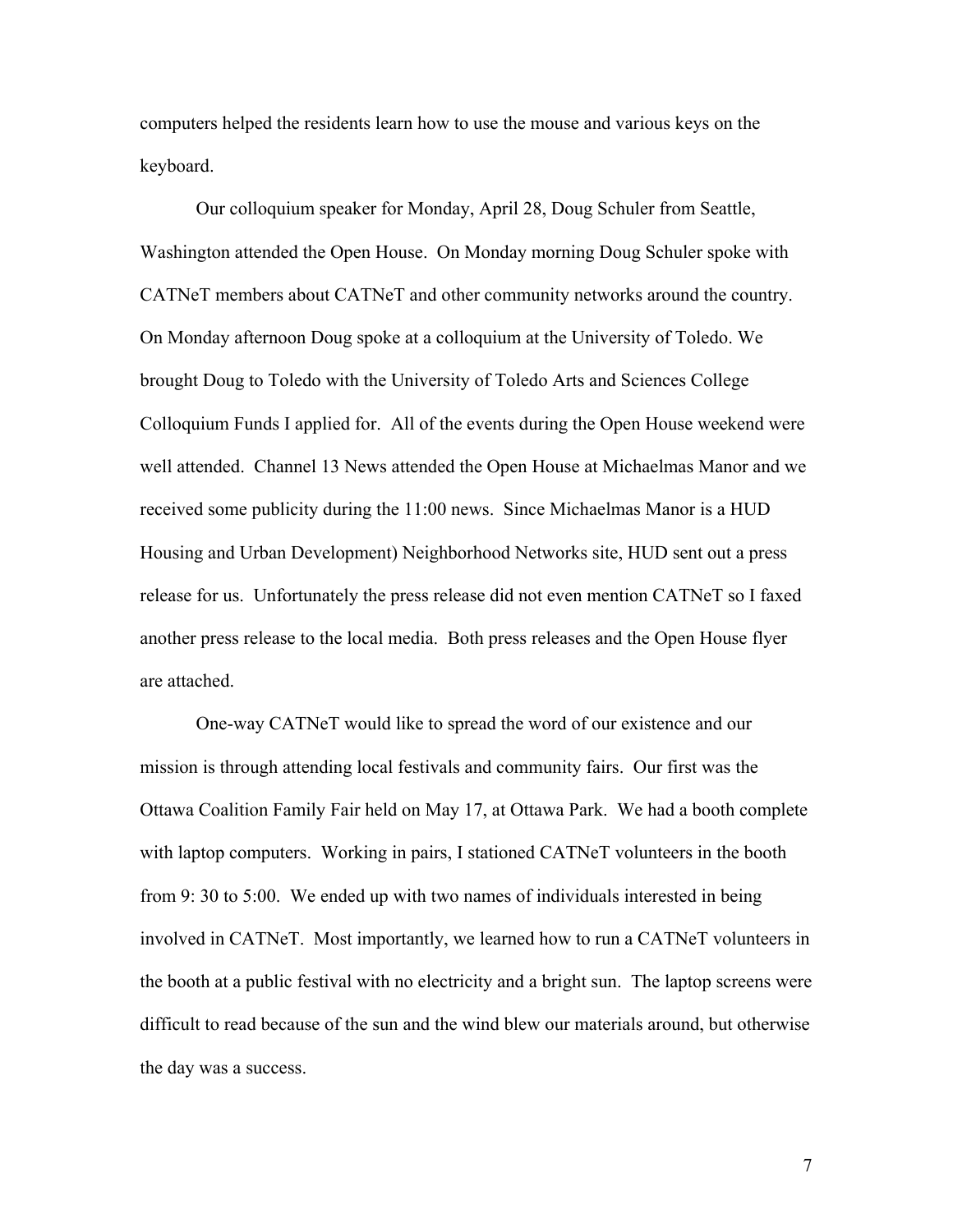John and I also met with representatives from the public library, the University of Toledo, a local ISP (Internet Service Provider), the office of our federal Representative of the House, and the county school district. We have yet to work out an arrangement with the public library other than to keep them informed of our activities. The University of Toledo Information Technology office has offered us use of a computer lab once a month for our Training of Volunteer Trainers Program. We are in the process of developing an arrangement with them for the Non-Profit Web Development Program. The university has a server bought by the public library to be used exclusively to house non-profit web pages. The University of Toledo Information Technology office has offered to train nonprofits, including CATNeT, in the development of web pages. We have to work out an arrangement with the local ISP. Vistula will be purchasing their Internet connections through this ISP and we would like to work something out with them for the Internet connections in our public access sites.

#### *Mission and Objectives*

 The current CATNeT mission statement is "to contribute to the empowerment of low income citizens and community based organizations by providing or facilitating access to the technological tools that are more routinely available to our community's more affluent citizens and organizations."

 Our objectives are to help low income citizens and community based organizations get access to computers, computer software, local networking, and Internet connections; and to the training and technical assistance necessary to use the technology effectively. We are currently working on the following objectives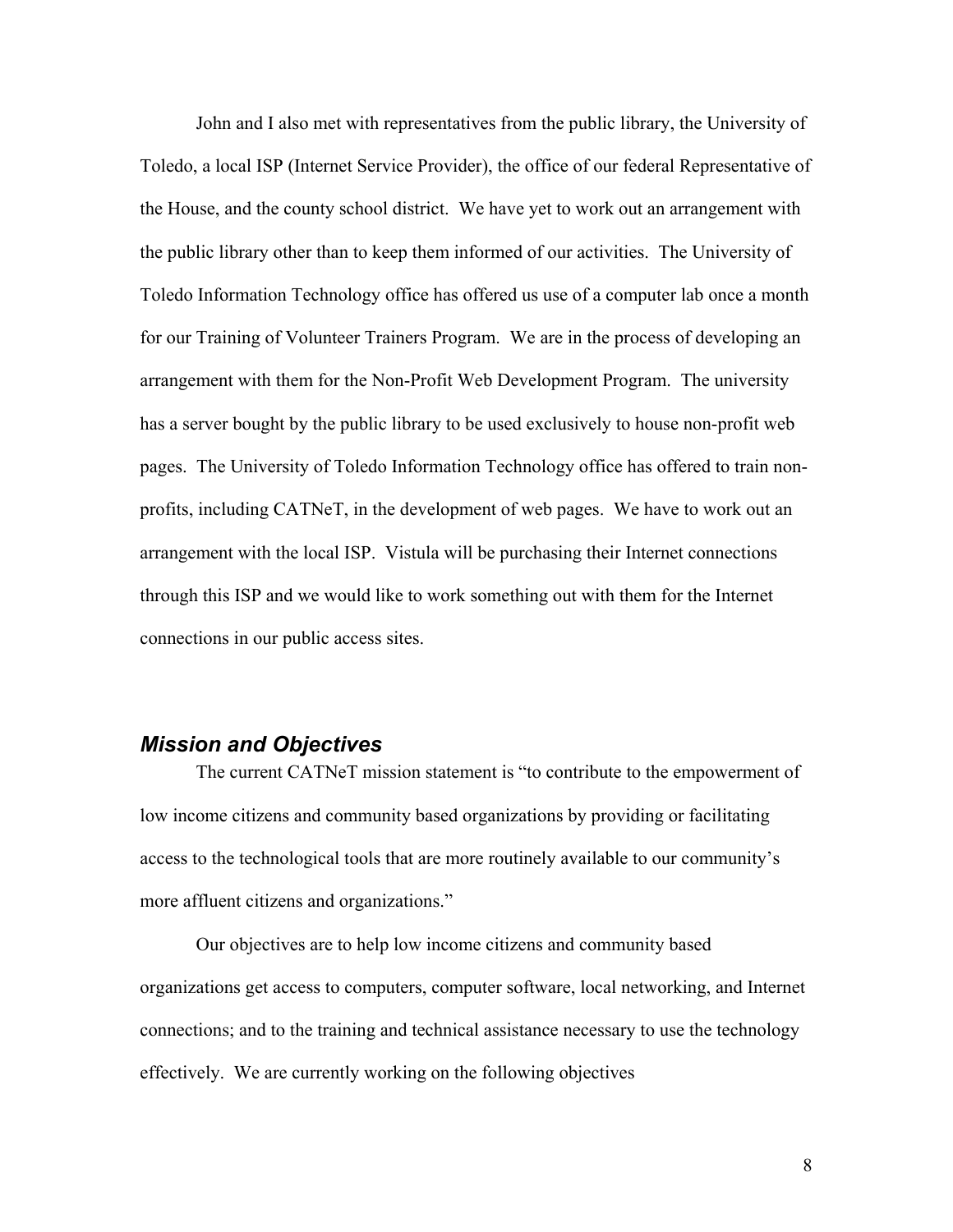- 1. Identifying additional coalition participants with emphasis on increasing participation by low-income citizens and community-based organizations operating in economically disadvantaged neighborhoods.
- 2. Assessing all efforts underway to provide hardware, training, and network access to area residents. The following institutions or organizations have developed or have received the funding to develop computer projects for Toledo area residents: Toledo-Lucas County Public Library, EOPA / Head tart, Area Office on Ageing, Black Data Processing Associates, and Vistula Management.
- 3. Assessing available as well as projected future technologies (cost, system requirements, efficiency, etc.).
- 4. Identifying and assessing successful technology access and community networking programs operating in other cities.
- 5. Identifying potential sources of support and funding.
- 6. Developing training for Volunteer Trainers Program.
- 7. And attending local festivals and community fairs as a means of reaching the public.
- 8. Establishing additional public computer labs and supplementing existing sites.
- 9. Developing a Non-profit Web Development Program.

The mission, objectives and goals were developed during the monthly general meetings, steering committee meetings and meetings John and I had with various CATNeT members. Many of the ideas come from the working groups held during the beginning of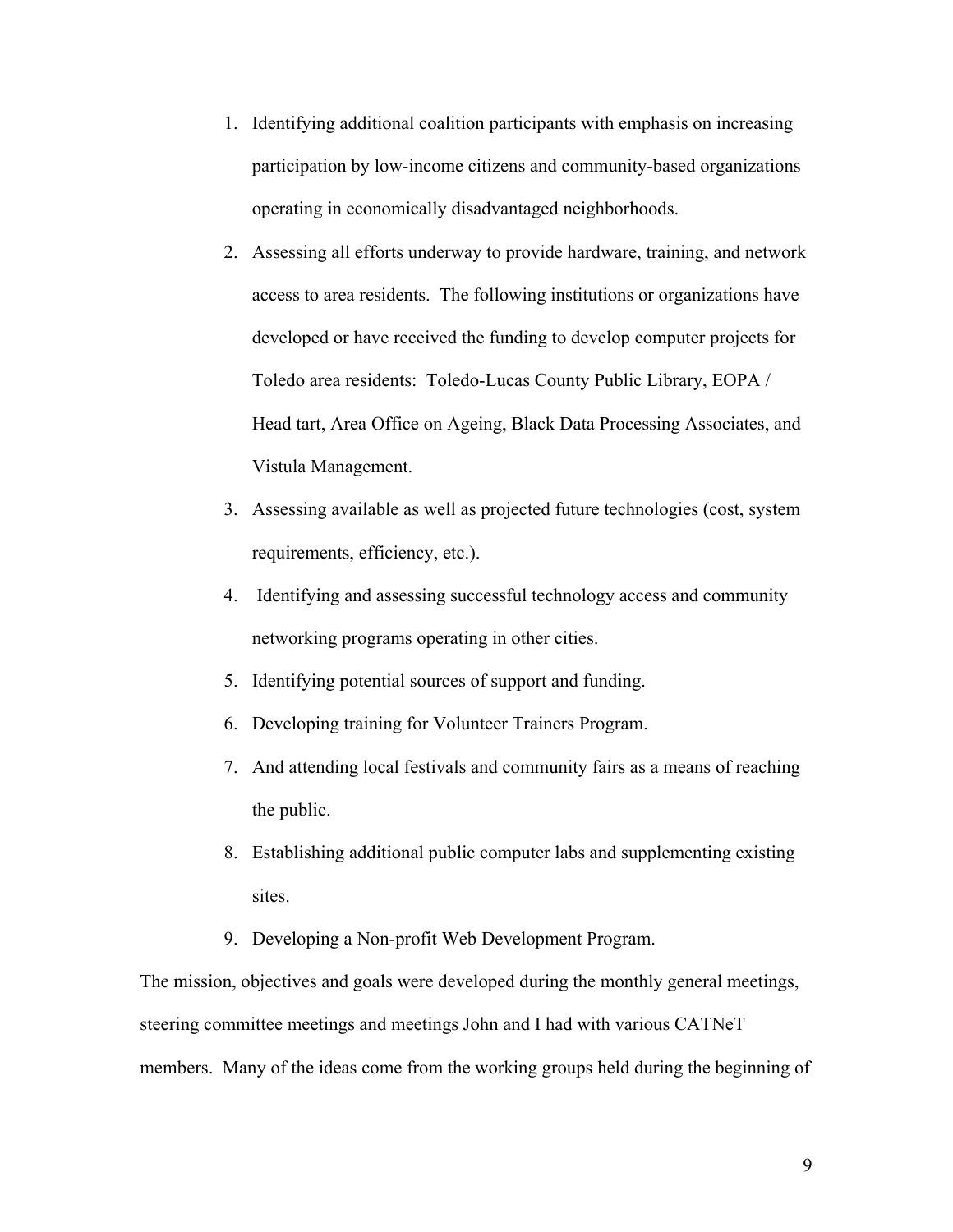CATNeT's creation. More recently we have been revising them. We have a July planning meeting scheduled during which they will be revised again. The last four objectives are the most specific. We will be working toward these four objectives over the summer and by the fall they will be the strongest projects within CATNeT.

### *CATNeT's Solution to the Technical Inequality in Toledo*

 The TIIAP grant proposal to the U.S. Commerce Department forced us to succinctly state our plans. The plans described below rely on CATNeT receiving the necessary funding to complete them. These plans are sure to be revised but currently, our solution to the technical inequality in Toledo contains three distinct but interrelated pieces. First, we plan to supplement the few public accesses sited Toledo already has with additional equipment, staff or information and we will also create new public access sites. In addition to the one computer available in each Toledo-Lucas County Public Library, The Black Data Processing Associates (BDPA) Information Technology Center and the W.J. Murchison Community Center are the only organizations in Toledo, which have made an effort to offer the use of their computers to the general public. The BDPA Information Technology Center is located in the Frederick Douglass Community Center. They currently have 15 computers and have acquired the funds to purchase and Internet connection. The W.J. Murchison Community Center currently has 4 computers and no funds for an Inter net connection. We would like to supplement the BDPA and the W.J. Murchison computer labs. We plan to create new public access sites at the Seventh Day Adventist Church, Northgate Apartments, and in 6 low-income housing projects managed by Vistula Management. In addition to our permanent public access sites, we will create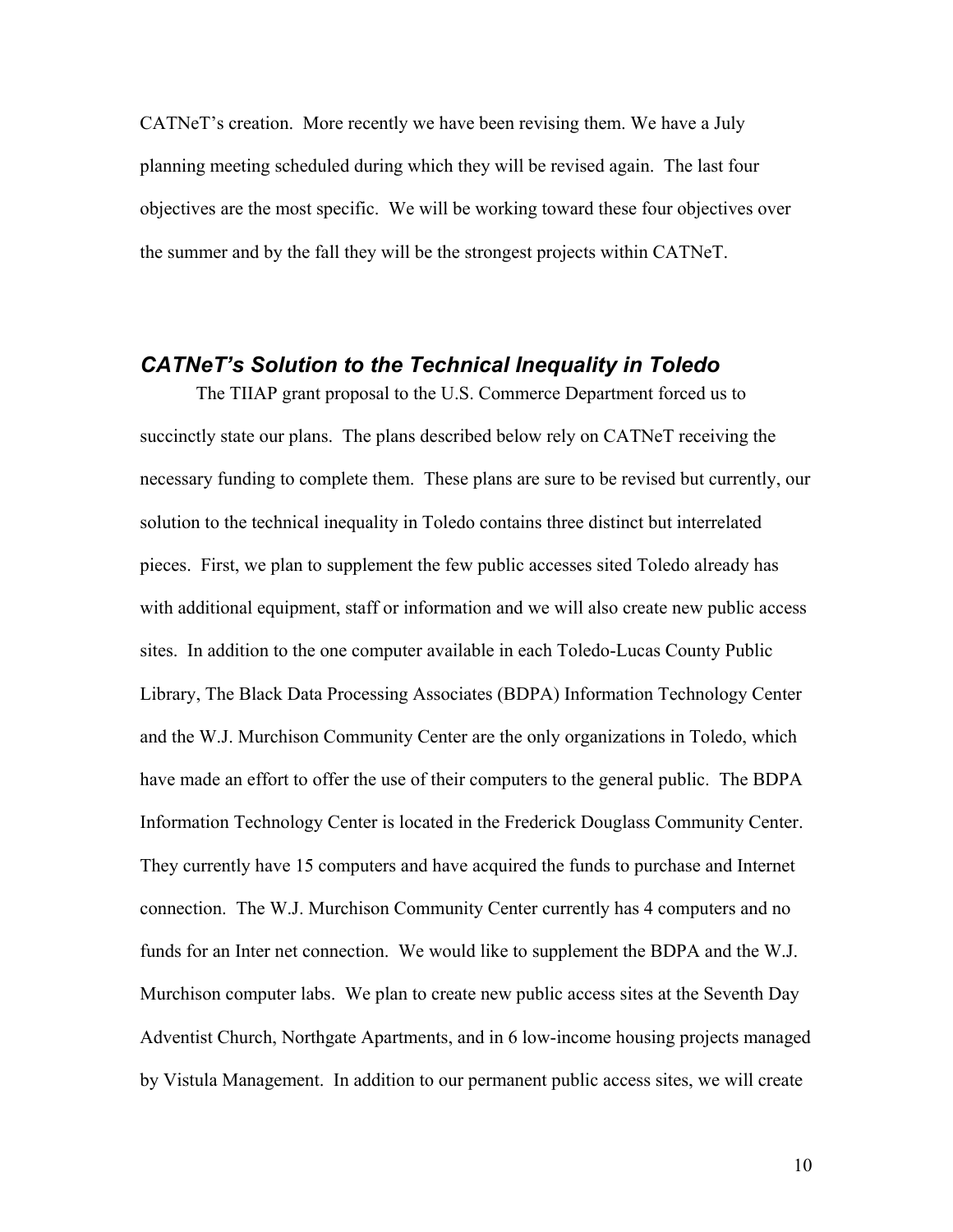a portable site that we will make available to the public a Toledo's numerous ethnic festivals and public events. See attached map and address list of proposed public access sites.

 Second, we will technically aid our individual and organizational end users. We would like to hire a technical director to take care of the public access sites, aid already established public access sites, organize our computer-recycling program, and provide assistance to non-profits. The technical staff would be supported by a Technical Advisory Board, which will consist of experienced technical staff from our partner organizations or institutions,

 Third, we will provide information and encourage our users to become information providers. We plan to help our end users develop World Wide Web gages for themselves or their organizations. We will continually ask the end users what information they would like to have access to and then we will organize the information relevant to our users and develop web pages of new information. Our web sites will list public meetings and events, including the face-to-face meetings of end users we will organize to discuss local issues.

# **Chapter 2 – Definition of a Community Network**

In the past, the term "community network" was used by sociologists to refer to patterns of communication and relationships among a specific group of individuals (Schuler: 25). Today, many people have begun using the term to refer to electronic communication among the residents of a place-based community. Schuler defines community networks as "geographically centered computer systems that support the local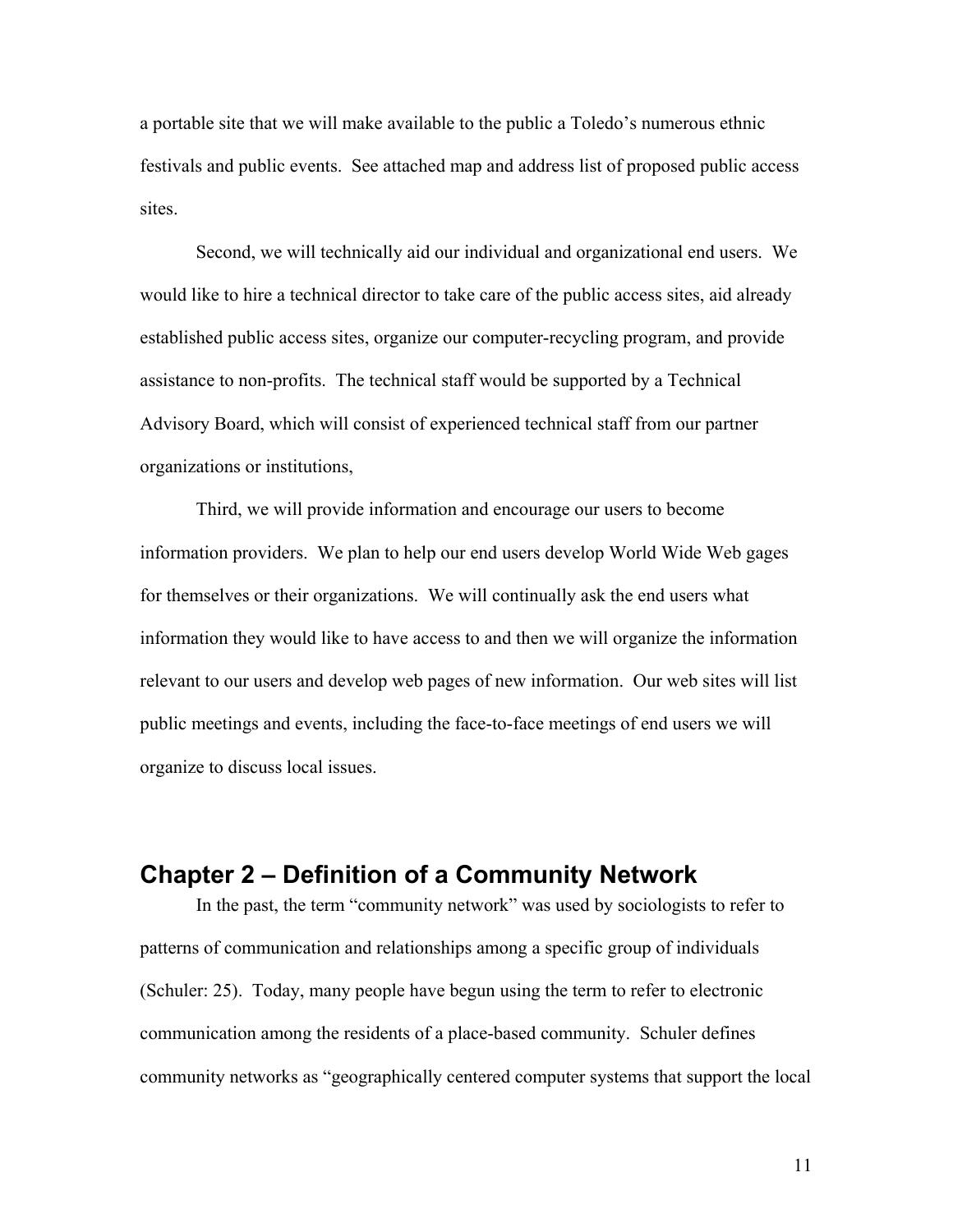community with a wide range of free or low cost information and communication services"(1996b,p.1). A server with a modem pool and phone lines are the basic hardware tools needed to create a community network ("Community Networking: What are CNs?'), but their purpose is only to electronically connect the users to one another. The "community" part of the community network is what makes the community networking phenomena so fascinating.

#### *The "Community" Portion of Community Networks*

 The definition of "community' has long been disputed (Bell and Howard). Within the concept of community networks, "community' refers to the relationships between residents of a specific geographical area, such as a city, county, or region. The term's use often depends on who is using it, and academic, an activist or a community leader (Batteau: 3). The common goal of all community networks is to provide its member's access to relevant information such as data and access to local residents, issues, businesses, and government officials. A community network connects the people who live in a specific geographic area, not those who may live in different places but have common interests. Many of the community networks provide access to the Internet for free or at a low cost as an additional resource to information access. A local community focus is more of a primary goal for community networks, not providing access to the Internet (Guy, section 7.1). Community networks are often developed in conjunction with local institutions such as universities, colleges, grade schools, libraries, non-profit organizations, and local government agencies (Schuler: 25).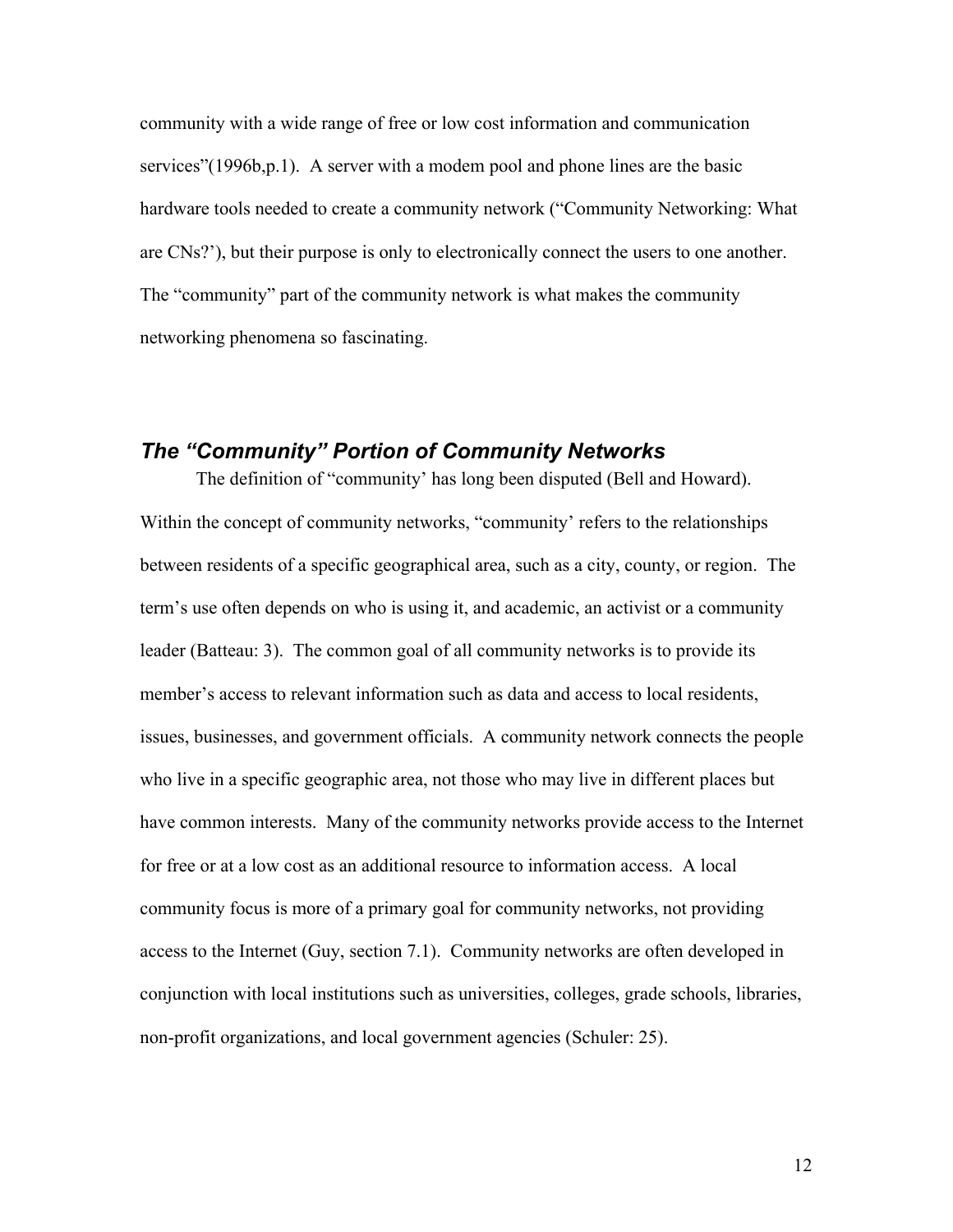Doctor Ronald and Kalyani Ankem developed the most recent data on the number of community networks. Their June 1996 Directory contains contact information for 438 community networks. 301 of them are located in the U.S. 81 are in Canada and 56 are in other nations. Doctor and Ankem's definition of a community network is similar to what I have described. To be included in the directory a community network must: 1) Be people oriented and place focused; 2) Include direct or indirect or indirect interactivity (such as chat systems or discussion forums); 3) Organized from the bottom-up rather than the top0lown (which excludes networks such as those run by a Chamber of Commerce or organized for the benefit of tourists); and 3) Diverse information offerings (Community posting, 10-22-96). Madeline Gozalez, from community network in Boulder, Colorado, includes community-wide community network training and public access sites as criterion of community networks. She defines a community network as typically providing, "official and not-official community information, news and events, community members' commentary, poetry, stories, art, and some kind of communication" (p.1).

#### *A Community Network May be…*

 A community network may be a bulletin board service (BBS) or an organized group of World Wide Web (WWW) pages. With local information link to other WWW pages. CATNeT has WWW pages that describe our coalition, our activities and our plans (**http://uac.rdp.utoledo.edu/catnet/catnethome.htm**). Randy Stoecker created CATNeT's web pages but with the University of Toledo Information Technology office's help we plan to have others add to the pages after they are trained on web development.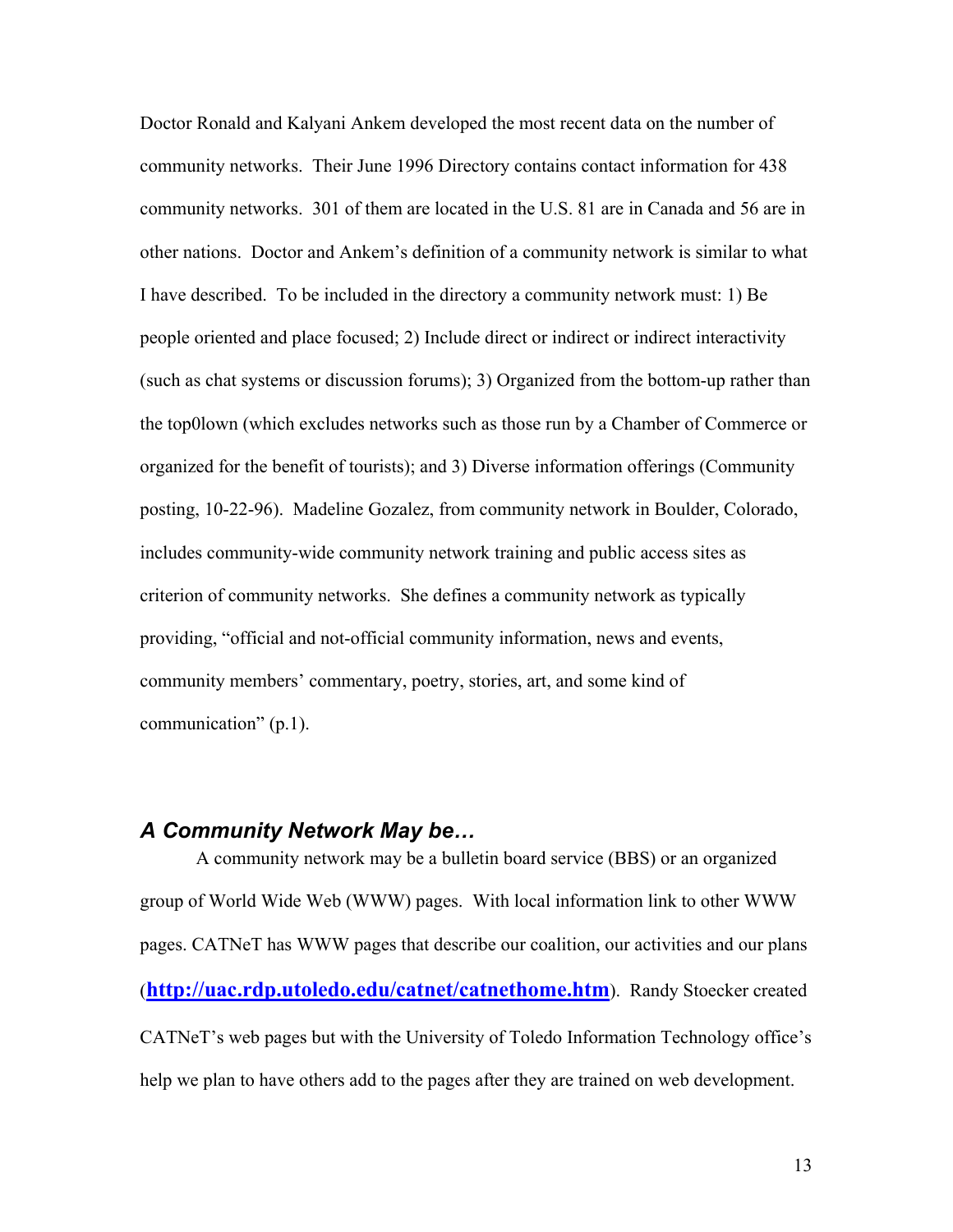A community network may provide access to information locally and it may provide access to the Internet. CATNeT only provides access to the Internet at our public access sited and during training sessions. Some cities only have a bulletin board service (BBS which is an electronic place for users to post, read, share, and download information. All BBSs are not community networks since many are focused on specific non-local issues such as sports, or fantasy role-playing. ABBS may or may not be connected to the Internet. A local resident can dial directly into a BBS without first connecting to an Internet Service Provider (ISP) since all that is required is a phone line, a computer and a 2400-baud modem. In the United States, a BBS's local focus may simply stem from the fact that the cell is free to those in the area, thus the users are local. A free call means a BBS may attract people who would otherwise never use a computer network (Cavaline;

92).

| A Community Network:                                                        | CATNeT    |  |
|-----------------------------------------------------------------------------|-----------|--|
| $\bullet$ Is place based                                                    | yes       |  |
| Provides users with electronic access to local information<br>$\mathbf{A}$  | not yet   |  |
| Provides users with electronic access to one another<br>❖                   | not yet   |  |
| A Community Network may:                                                    |           |  |
| ❖ Be a Bulletin Board Service (BBS) no                                      |           |  |
| ❖ Have World Wide Web (WWW) pages                                           | yes       |  |
| • Provide access to local residents, business, organizations,               |           |  |
| And government offices                                                      | partially |  |
| ❖ Provide Internet access                                                   | no        |  |
| Facilitate discussion among the users<br>❖                                  | yes       |  |
| Be supported by local institutions such as libraries, universities,<br>❖    |           |  |
| Local government agencies, or non-profit organizations                      | yes       |  |
| $\div$ Support public access sites                                          | yes       |  |
| Provide computer, software and Internet training<br>❖                       | yes       |  |
| A Community Network does not:                                               |           |  |
| Always provide Internet access                                              |           |  |
| Specifically facilitate communication for a non-places based community<br>❖ |           |  |
|                                                                             |           |  |
|                                                                             |           |  |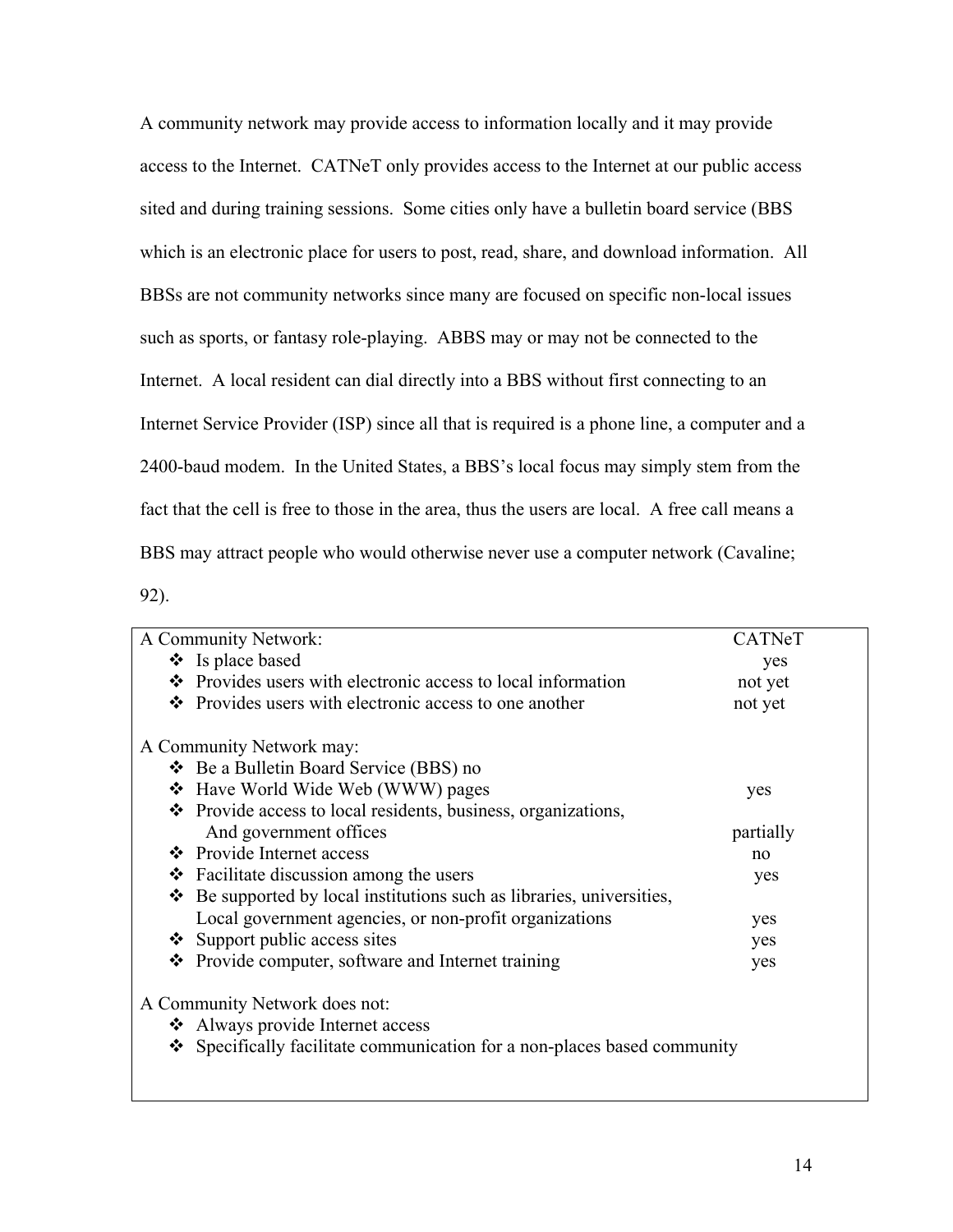Some community networks, which are operated through Bulletin Board Services, do not even have e-mail capabilities, such as the Phoenix Agenda Access Bulletin Board (Noack: 54). The city of Phoenix has also put the BBS information on a web site, which includes the city contact bidding process, instructions on how to request a permit or license, and information concerning garbage collection, recycling, and transportation services. Some cities have a BBS with additional capabilities. Glendale, California set up a system that they refer to as LNX, which not only provides a variety of city and community information but also has e-mail capabilities and access to the Glendale Community College library card catalog. The minimal information included on a BBS or a web page is usually listings of city services, city events, and city department and city council phone numbers. Pasadena, California's system, PALS (Public Access Library System), also provides information on local schools, businesses, human services, Pasadena city bids, contracts, proposals, and local clubs and organizations. Establishing a BBS does not necessarily connect the residents to the Internet but it does connect them to each other. Some cities that have placed information on the World Wide Web (WWW), such as Phoenix, have maintained their BBS as a means of insuring access to those who do not have Internet access.

 Free-Nets are the most well known community networks. They are operated by non-profit organizations. Contrary to what the name implies, these services are often not free, but are usually very cheap. Cleveland was the first city to develop a Free Net. Case Western Reserve University provides the Cleveland Free-Net with computer resources. Very few universities have agreed to shoulder this cost (Schuler: 281). After helping create the Cleveland Free-Net, Tom Grundner of Case Western Reserve University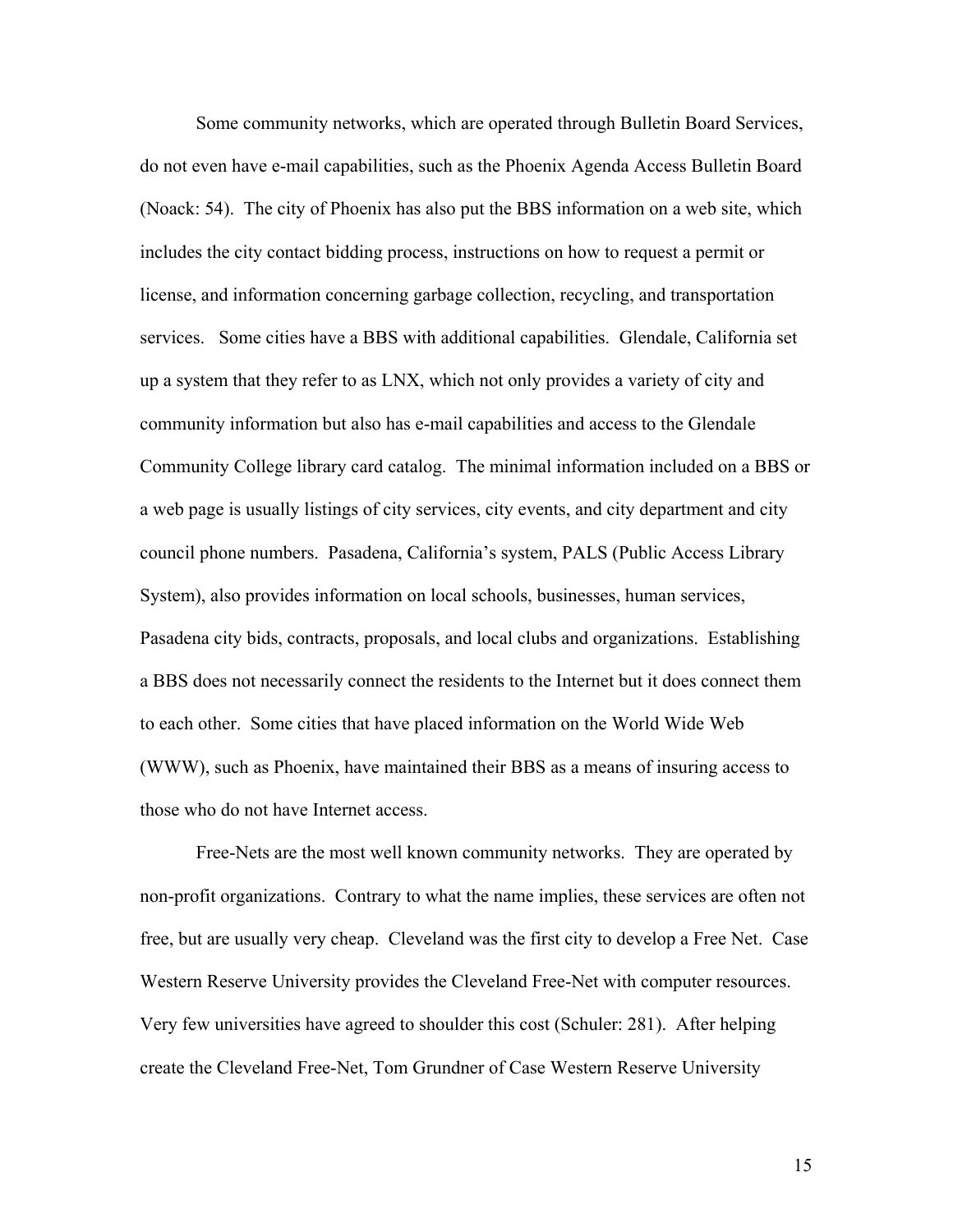organized the National Public Telecommunications Network (NPTN). He did so in response to all the requests for information and advice he received from other cities wanting to establish their own Free-Net with a membership to NPTN (which declared bankruptcy in 1996) provided new Free-Nets with a membership to NPTN, helped them get organized and provided the NPTN "blue book" which contains organizational and technical advice on setting up community networks (Schuler.281). Free-Nets are based on a network of bulletin boards and a concept called "teledemocracy' Noack: 54). Teledmocracy offers direct interaction with local, state, and federal government resources (Abernathy: 62). Free-Nets often use the metaphor of the "electronic village", listing information under the headings: schoolhouse, hospital, town hall, post office, etc. (Morino Institute: 14). These headings house numerous directories of information resources and databases (Noack: 56). The charter of the Tallahassee Free-Net is, "to provide, free of charge, a local repository of community information, public forums and electronic interactions, and connectivity into the worldwide network of computers known as the Internet. Its emphasis is on providing local information and Internet access in an easy and intuitive manner to the general community (Morino Institute: 14).

#### *Who is the Community in a Community Network?*

 Today the "community" in community networks is almost exclusively defined as a specific geographical area. Occasionally the term community network is used to refer to common interest networks (Cisler), such as Handsnet and CityLink. The information on-place based networks provide depends on the common interest that defines them as a community. Handsnet, based out of Cupertino, California, is a network of non-profits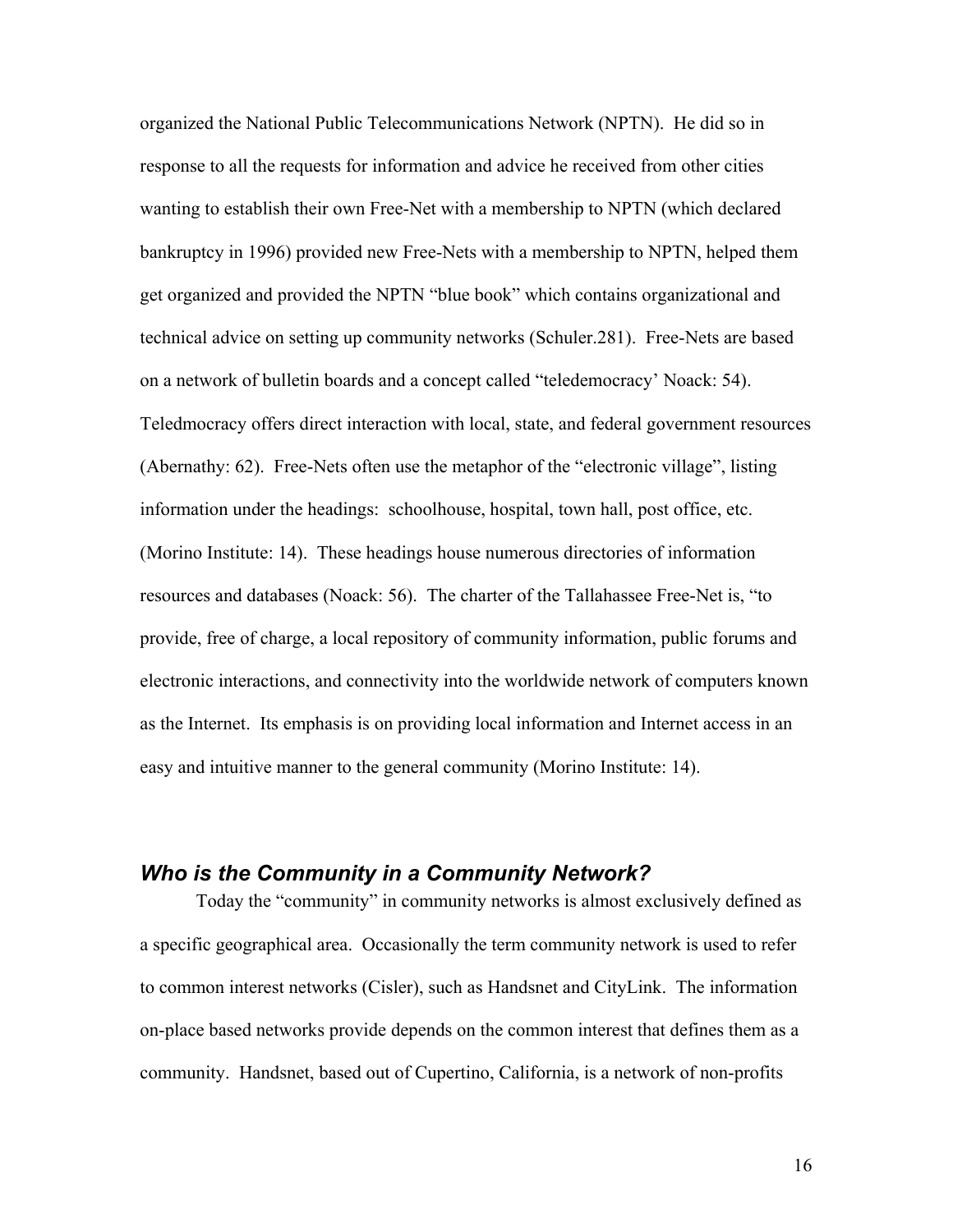who use Handsnet as an Internet Service Provider and/or who want to share information and ideas. Many of Handsnet's members are interested in housing and community development so they use the network to keep informed and inform one another about policy issues and new programs (Gurwitt: 54). City Link, run by the League of California Cities, facilitates discussions about problems the member cities are facing (Gurwitt: 56) and serves as the maintainer of an extensive list of links to city sites. Some of the sites are community networks, many are city sponsored official sites developed for tourism while individuals maintain other. Alaina Kanfer and Christopher Kolar conducted a survey of the City Net's list of city sites and found only half provided information about local events and a very few provided information about libraries, health care or local community networks (Kanfer and Kolar, slide 5).

 CATNeT is different from other community networks because we are making a great effort to involve the community in the development of CATNeT, CATNeT is not being created by technical people for the community, the community is creating CATNeT for itself. In fact, we could use a few more technical members to help us make technical decisions about our public access sites. This is why the training portion of CATNeT is so important. We want to be self-sustaining which means quite a few of us must become "tech-heads" if we are to survive. Our community focus is what led us to involving so many non-profit and low-income individuals during the process of creating CATNeT. It was also the low-income individuals attending the meetings that insisted on the training sessions and continue to ask for additional sessions.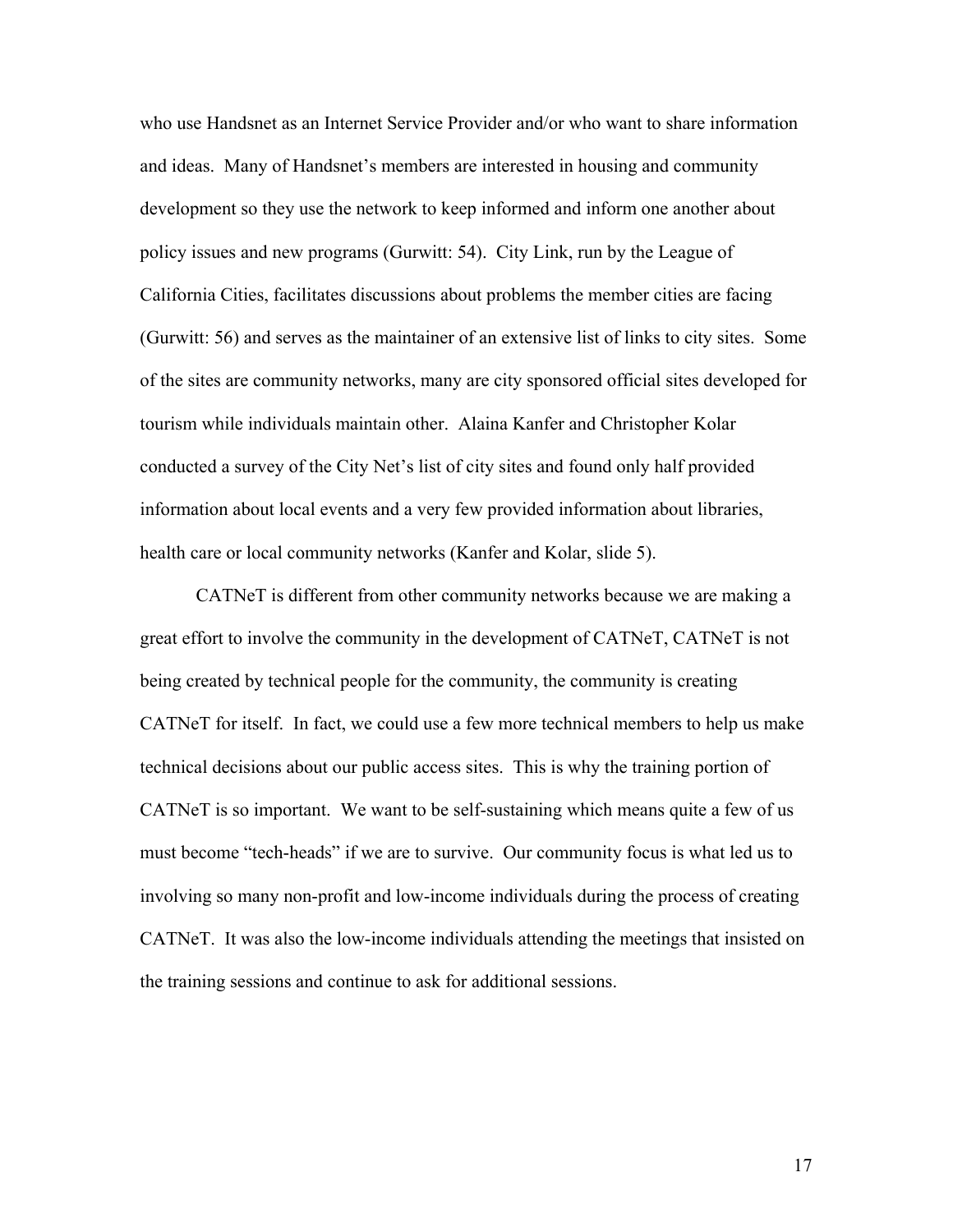#### *The Two Community Networks of Seattle, Washington*

 The city of Seattle, Washington is one of the few cities, which can boast the existence of two community networks, a non-profit operated community network and a city operated community network. They each tend to complement the other's services. The City of Seattle Department of Administrative Services operates the City of Seattle Public Access Network (PAN) with the goal of providing residents with electronic access to civic information and services. The administration of PAN systems and coordination of content development and maintenance currently requires four full time employees. Residents can dial in to the PAN BBS from home or use a public workstation in community and neighborhood service centers. The PAN BBS receives an average of 580 calls per day. The PAN BBS contains the same information as their web site, plus users of the PAN BBS can e-mail other users, retrieve information from city database services, use a fax back service of applications, take part in online discussions, and contribute to moderated public discussion forums. Resident of Seattle don not have to choose between a WWW graphical interface and the additional benefits of using the BBS because the PAN BBS can be accessed with free graphical interface software called World group. PAN includes city program information such as the Neighborhood Matching Fund, which matches funds with volunteer labor, materials and donations, and the Utility Assistance Programs, which provide senior citizens with financial help to pay for utilities. The Office of Economic Development provides information about permits, licenses, loan programs, land use and zoning and sign permits.

 The Seattle Community Network Association (SCNA), a non-profit group, operates the Seattle Community Network (SCN). Registration to SCN is free and includes and e-mail account and write access to Usenet and SCN's purpose is community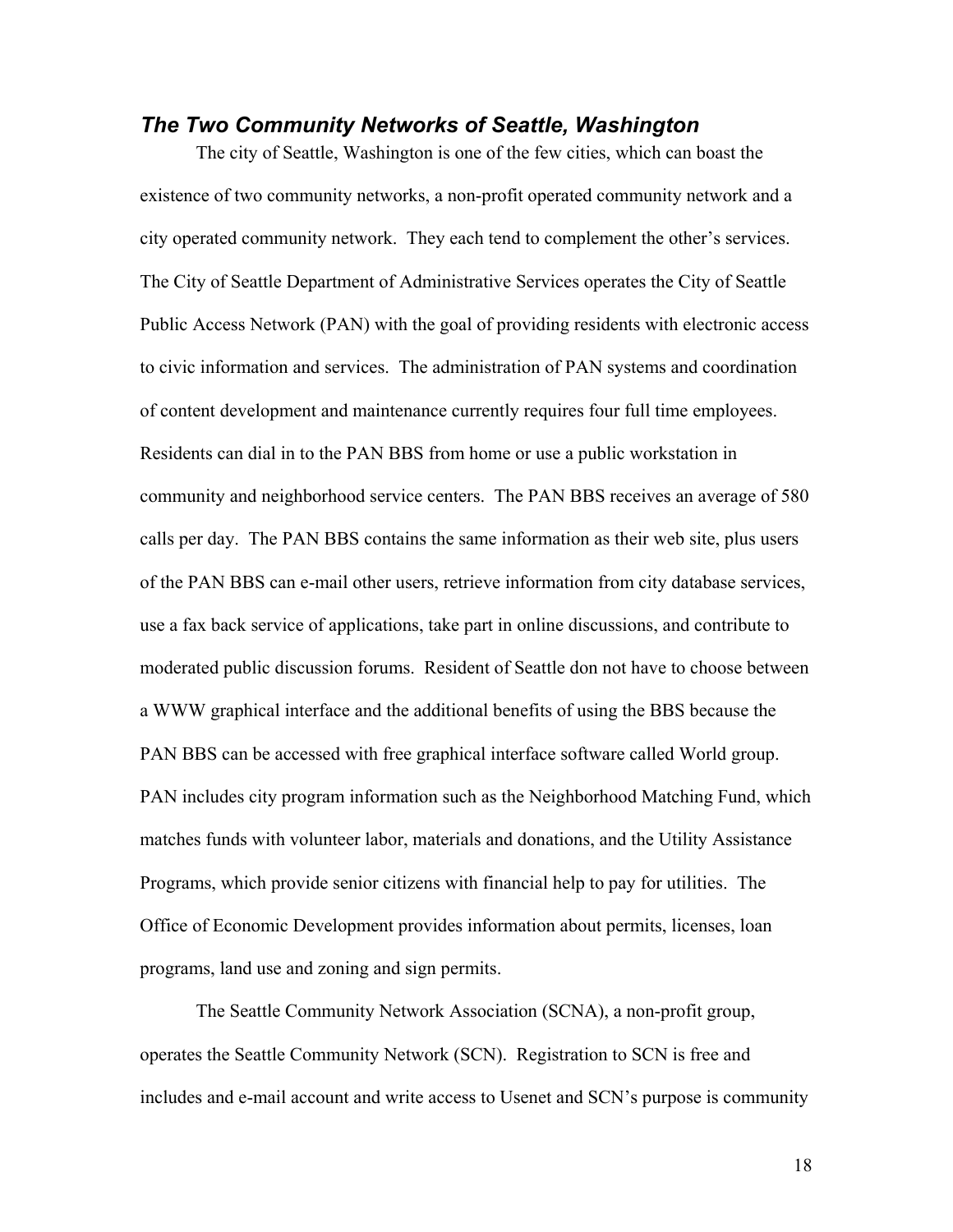empowerment and they are committed to free speech. SCN uses the Seattle Public Library for an Internet connection (Schneider). SCN is run almost entirely by volunteers. SCN does not post city related information because the Seattle PAN covers that need. SCN has extensive information on neighborhood, environmental and arts groups, peace groups, schools, health care and social advocates, and outdoor clubs. Each group posts their own information. For example, the Capital Hill Community Council makes use of the SCN by posting a description of who they are, what they do, when they meet, and volunteer opportunities.

### **Chapter 3 – My Role Within CATNeT**

 My role within CATNeT began as a representative of the UUNN (Urban University and Neighborhood Network). UUNN was one of the CATNeT partners with the resources to send out mailers and make copies, and the personnel (me) with the time to do these things. At the beginning my role within CATNeT consisted mainly of sending out meeting notices, writing up the results of meetings, writing up agendas, making copies, and keeping the database of members current. Within the last 4 months m duties have expanded as CATNeT has matured. I have written most of a grant proposal to the Commerce Department, facilitated five computer and Internet training sessions, and organized activities and agendas.

#### *The Early Months*

 Through my graduate assistantship with the Urban Affairs Center, I had been working with Dr. Randy Stoecker of the Sociology Department on the UUNN – Urban University and Neighborhood Network project. It was our involvement with the UUNN and its equal access to technology interest that led us to John Kiely and what we would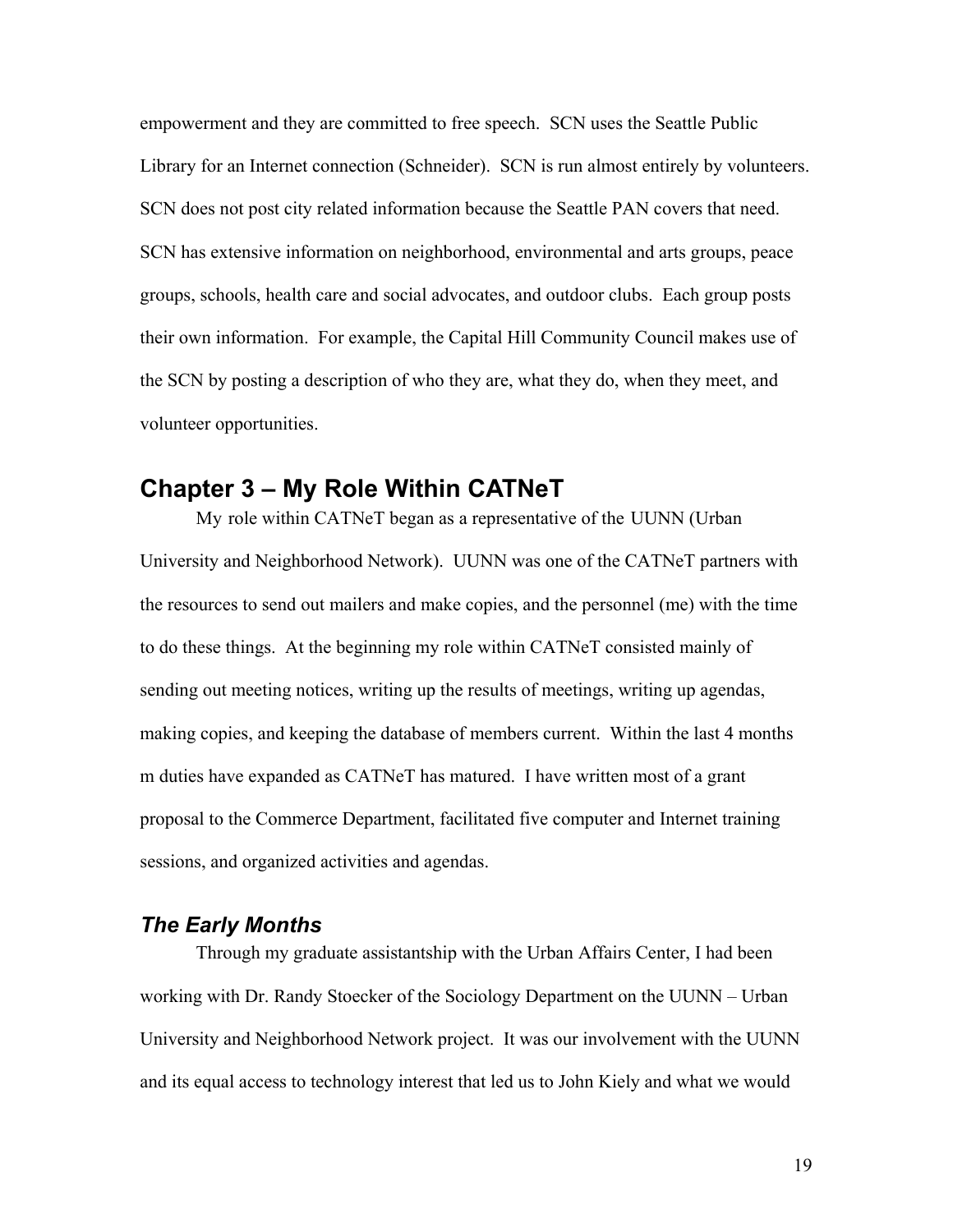later call CATNeT. After John Kiely's luncheon, the first meeting was held at the Urban Affairs Center and it included a computer and Internet training session. The meeting notice was printed on UUN letterhead (see attached letter). The computer and Inter training session was based upon a scavenger hunt I developed of LibertyNet, the community network in Philadelphia. The purpose of the scavenger hunt was to give the participants an idea of the kinds of information a community network could provide (see attached scavenger hunt). I underestimated the computer and Internet experience of the users so the scavenger hunt became more of a computer and Internet training session.

 For each CATNeT meeting I contacted members and interested potential members through mailings (see attached meeting notices), phone calls and/or e-mail. The mailings required a database of member's addresses, which I created and maintain. The database allows me to simply print out address labels for each mailing. I also created agendas (see attached agendas) and made copies of other relevant information for the meetings. I helped facilitate the general meetings while answering the community networking and technical questions of the working groups.

#### *The Later Months*

The beginning of CATNeT occurred at the same time as the decline of the UUNN. The UUNN lost half of its fund during its second year (1996-97) and sustaining a statewide coalition with little money became very difficult. As my responsibilities with the UUNN became fewer, my CATNeT related activities increased. I became the contact person for individuals and organizations interested in CATNeT. I answered questions and determined how the individuals or groups could be part of CATNeT. I also became responsible for CATNeT activities and projects. My first major CATNeT project was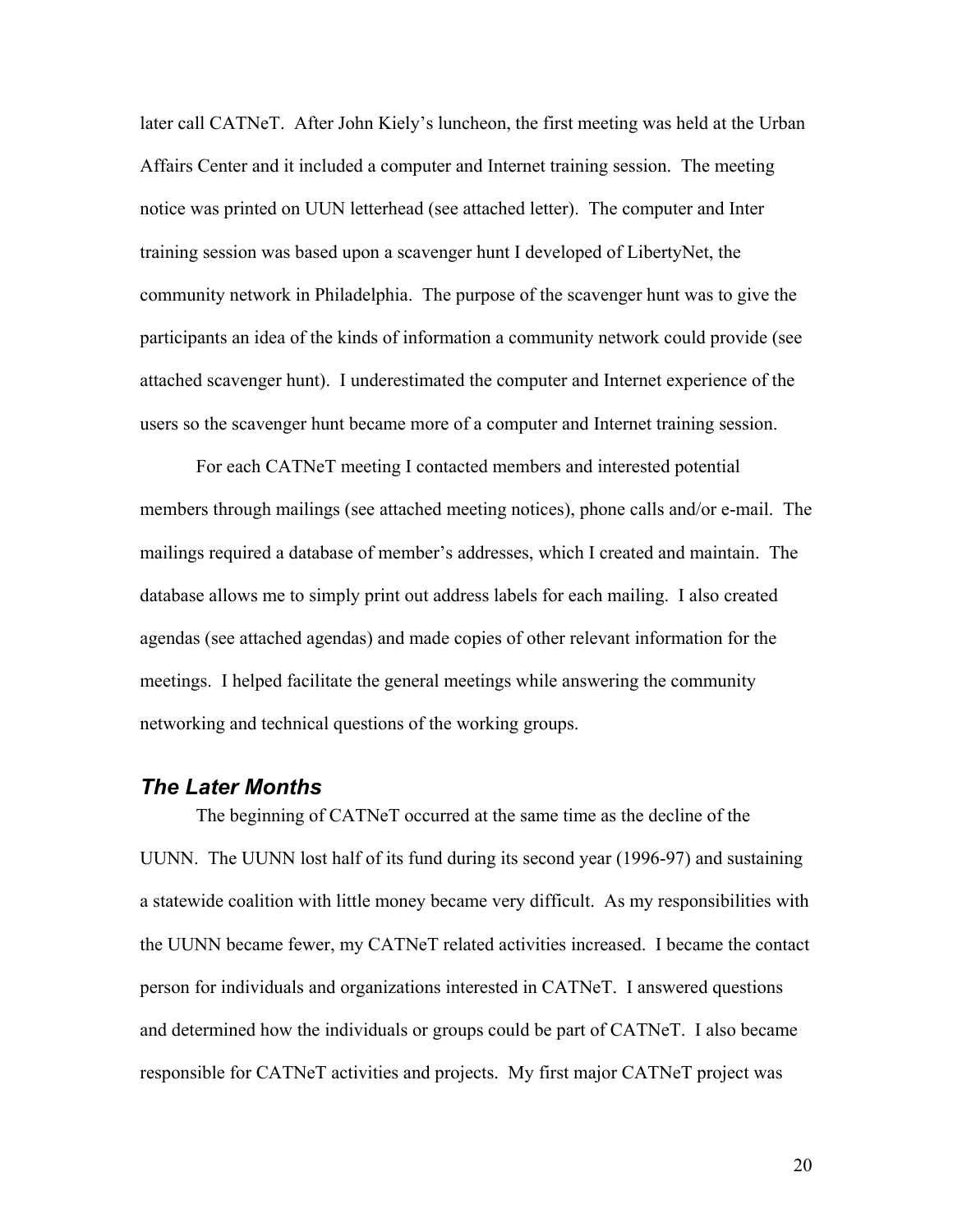writing the grant proposal for TIIAP, the Telecommunications and Information Infrastructure Assistance Program (see attached grant proposal). The TIIAP grant proposal was written during the end of March and submitted March 26. The TIIAP proposal required a detailed budget, description of the project, and catching funds from CATNeT partners. I had never written a grant proposal but the deadline forced me to learn quickly. The experienced grant writers Randy Stoecker, Sue Wuest from the Urban Affairs Center and Bob Soncrant from the Private Industry Council were immensely helpful. Due to the deadline, the grant writing team, John Kiely, and I were often forced to make decisions about CATNeT's future plans without consulting the general group. Regardless of whether we receive the \$440,000 requested, the proposal will be used as a working document for CATNeT to revise. It was during the TIIA grant writing process that members of the group determined I should have a title for the work I had been doing. Since March my title is now CATNeT coordinator.

 With a lot of help from Randy Stoecker I prepared the CATNeT brochure and made sure we had sufficient copies of the brochure for upcoming events. The brochure has already gone through one revision so both brochures are attached. Our biggest activities lately have been our Open House at Michaelmas Manor and the Ottawa Coalition Fair. For the Open House weekend I sent out the notices, including a press release, and generally took care of all of the details of the weekends events. I called CATNeT partners to remind them of the events, answered questions, and sent out parking passes (for the colloquium). I also made sure Doug Schuler, our speaker, was where he needed to be at all times. I had applied for the colloquium funds from the Arts and Sciences College so I also worked out the specifics of reimbursing Doug Schuler and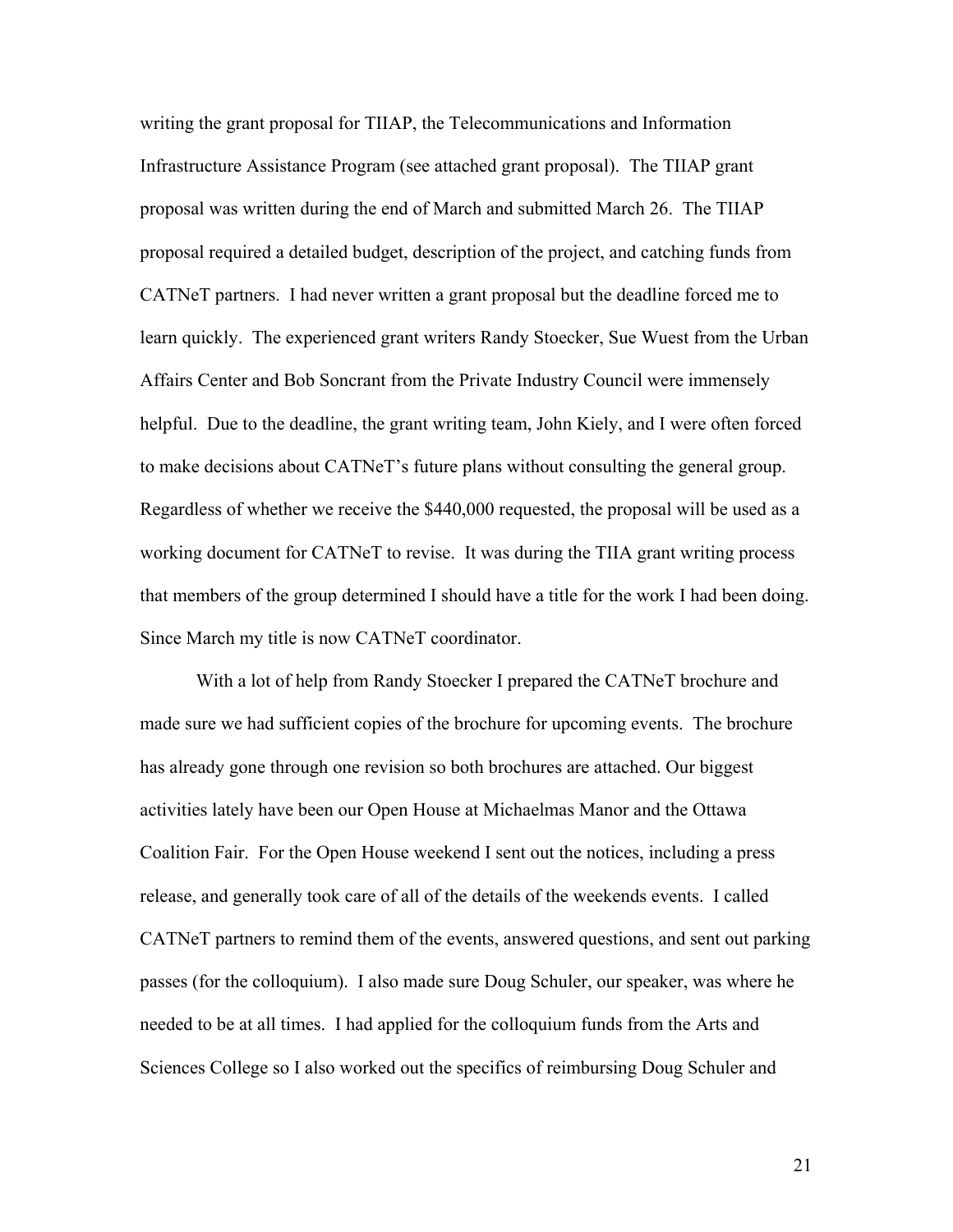paying for his expenses. For the CATNeT booth at the Ottawa Coalition Fair I organized the schedule for volunteers working the booth. We chose to have a booth at the Ottawa Coalition Fair because it was a small fair with other informational booths. This was the first year for the Ottawa Coalition Fair so we knew we would not be overpowered by the size. I am also the secretary of the Ottawa Coalition so I was well aware of the Fair's arrangement and planning. CATNeT shared the booth wit the Bancroft Hills Neighborhood Association, of which I am a co-chairperson. Having two groups from which to garner volunteers to staff the booth made filling all of the time slots with two people much easier.

 The program that we will probably become most well known for is the Training of Volunteer Trainers Program. The purpose of which is to have the "end users" train each other. Since the beginning of CATNeT I have facilitated five computer and Internet training sessions at the University of Toledo. At first we just wanted the members of CATNeT to have the opportunity to learn about what it is we are trying to promote. The training sessions have now become part of the Training of Volunteer Trainers Program. Many of the attendees of the training sessions are interested in teaching others once they are comfortable with the computer. The training sessions are also an opportunity for individuals to determine if they are interested in learning how to use a computer and surf the web. Some of my most consistent students are residents of Vistula Management elderly low-income housing sites. We are currently working out the details with the UAW – Chrysler Ohio Training Center for the two –hour training sessions they have offered to provide. Their training sessions will be more intensive than the ones I teach. The monthly computer and Internet training sessions at the University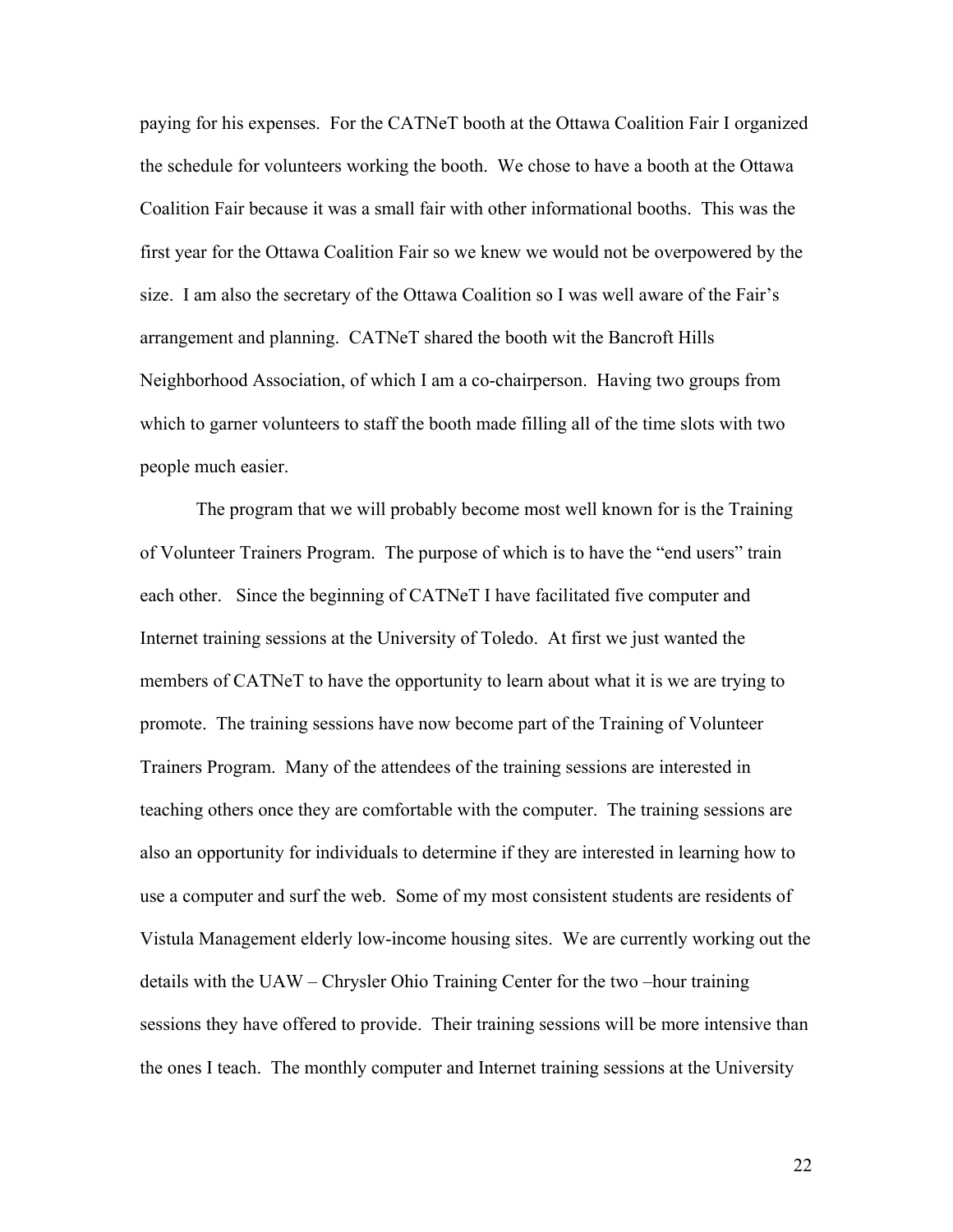of Toledo are more exploratory. The attendees have a variety of experience levels so I have chosen to give the group general tasks and then I roam the room answering specific questions.

 I have had two opportunities to travel on behalf of CATNeT. In April of 1997 I discussed CATNeT and the UUNN at a presentation with Randy Stoecker at the Urban Affairs Association Annual meeting in Toronto, Canada. Randy and I presented a paper we had written about the differences between the UUNN and CATNeT. Attached is a copy of the paper printed from the CATNeT web pages. "Building a Superhighway of One's Own: A Comparison of Two Approaches". In May of 1997 I attended the University and Community Forum in Columbus Ohio to get some ideas about resources CATNeT could apply for. The Ohio State University seems to be more involved in community projects than the University of Toledo, but I did not gain much insight into potential financial resources for CATNeT. The program was targeted toward OSU faculty so many of the grants discussed were for Columbus area.

# **Chapter 4 – Conclusion**

CATNeT is a project I am very fortunate to be a part of. CATNeT has drawn lots of people I might otherwise have never met, nor have the opportunity to work with. As the coordinator of CATNeT I learned a great deal about planning meetings, networking, computer and Internet training, grant writing, and working toward a goal I strongly believe in.

 Not only is CATNeT's mission impressive, so also are its methods of participation. Both John Kiely and Randy Stoecker encourage all of the member to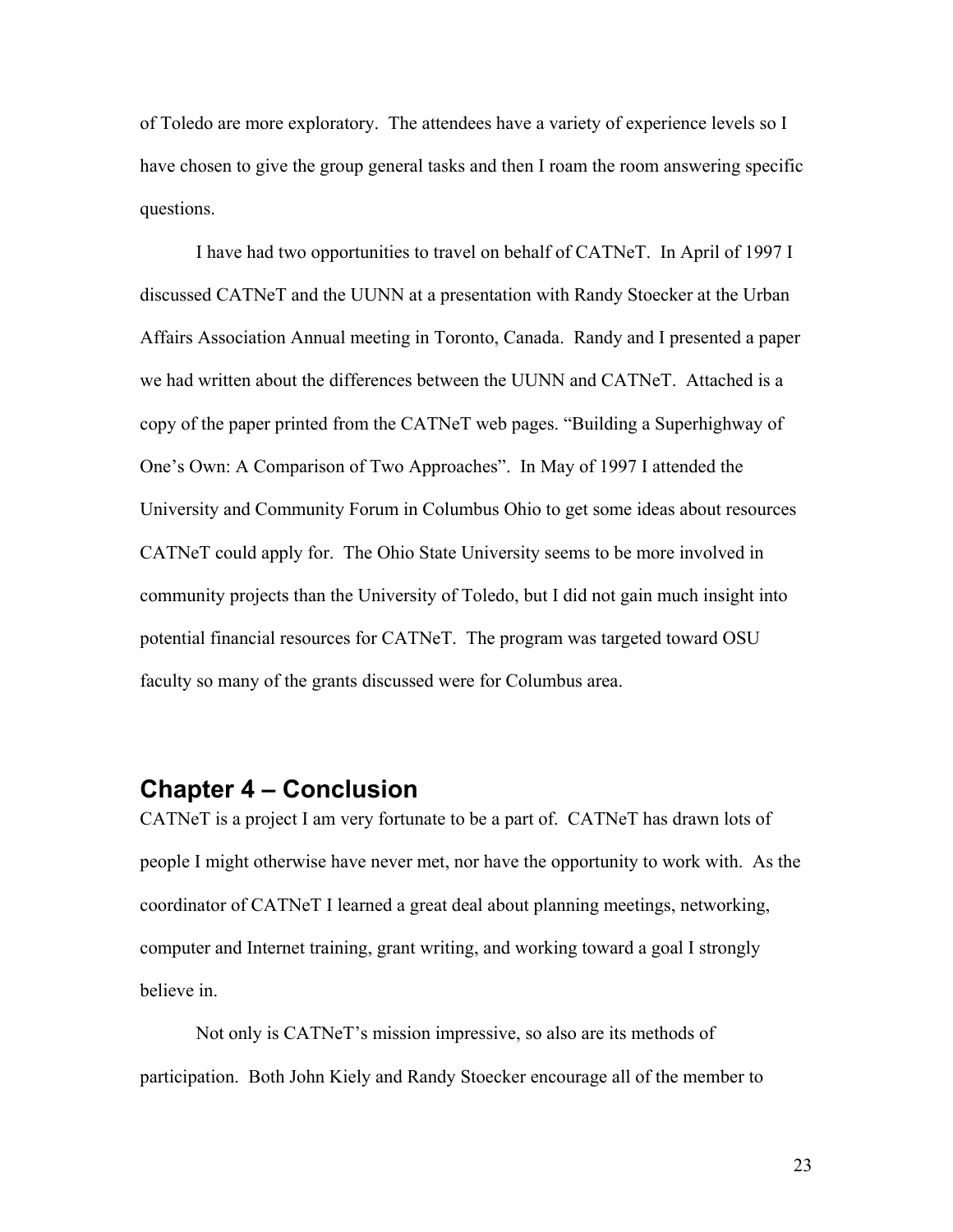participate fully in the meetings and the planning of the meetings. We have made and effort (that has partially succeeded) to involve our potential end users; that is low-income individuals. Some Vistula residents have been very active in CATNeT, attending meetings and computer training sessions. I am proud of the participatory methods CATNeT has employed in developing our mission, objectives, and projects. There are organizations, businesses, and institutions that are probably potential partners of CATNeT and should be contacted but time had limited us from reaching all of them.

 CATNeT has decided that I should remain the coordinator and we are actively searching for the funds to pay my salary. One of the partners has agreed to fund my position for summer while we find money to sustain CATNeT. This summer I will continue the work I have been doing with the addition of formally beginning the Training of Volunteer Trainers Program and the Non-profit Web Development Program.

 Interning with CATNeT has been an amazing experience and I will be forever grateful.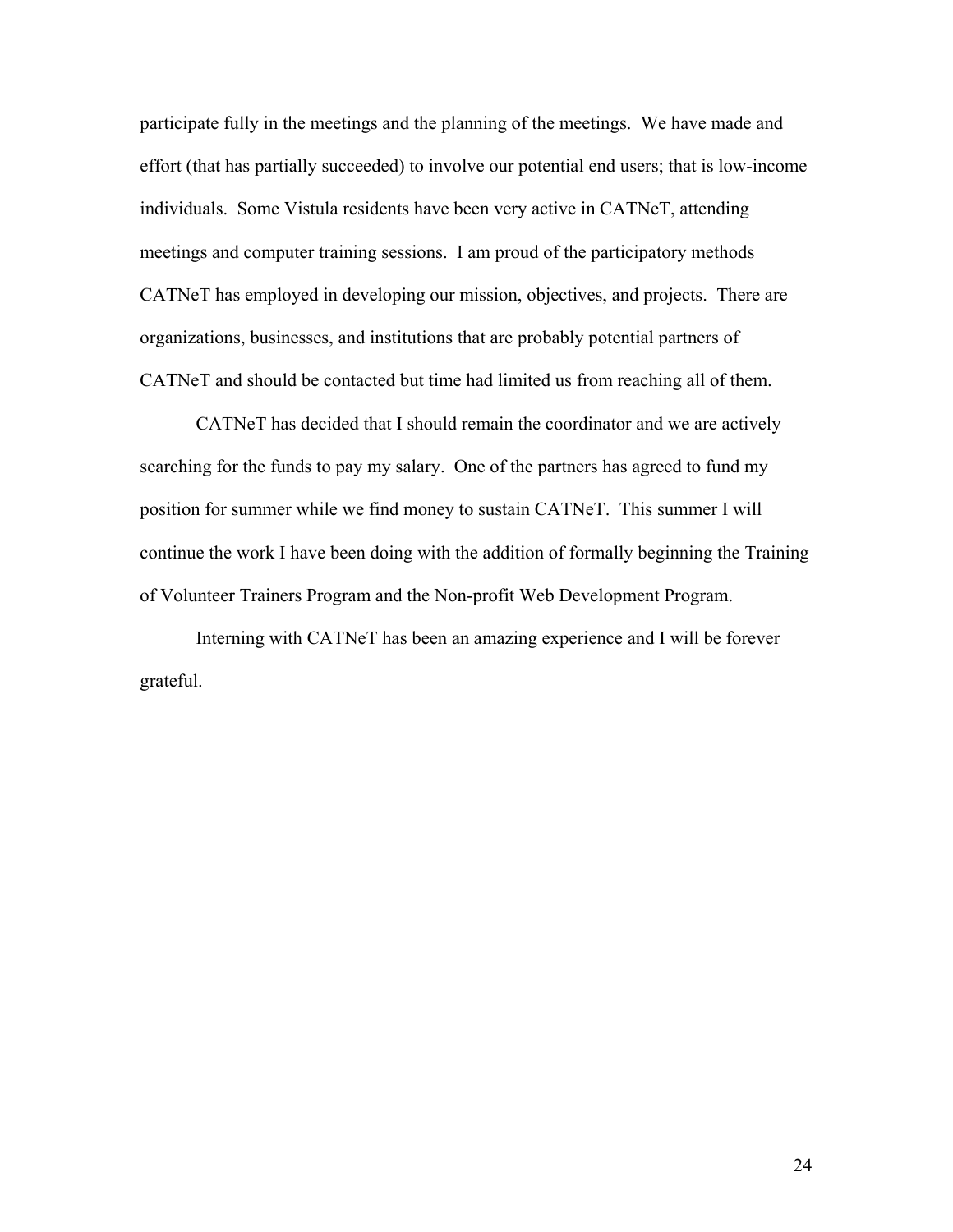# **References**

Abernathe, Joe. 1995. "Creating the PBS of the Internet" PC World February 1995: 62- 64.

Batteau, Allen W. 1995. "The Social Architecture of Community Computing". Can be found at: **http://www.benton.org/cgi-bin/like/uniserv/batteau.html**.

Bell, Colin and Newby, Howard, eds. 1974. *The Sociology of Community: A Collection* of *Readings,* London: William Clowes & Sons, Limited.

Cacallini, Andy. 1996. "Community Nets: The next generation,"*Conputer* 29(2): 92-93.

Cisler, Steve. 1993. "Community Computer Networks: Building Electronic Greenbelts". Can be found at: **http://benboulder.co.us.community/resources/greenbelts.txt**.

"Community Networking: what are CNs?' Can be found at: **http://www.sils.umich.edu/Community/what.html**.

Doctor, Ronald D. and Kalyani Ankem (Forthcoming). *Computerized Community Information Systems: An Introduction and International Directory* Information Today, Inc. The November 1996 edition of the Directory is available from the authors (e-mail: **rdoctor@ualvm.ua.edu**).

Gurwitt, Rob. 1994. "Innovation By Wire" *Governing* 8(1): 52-57.

Guy, Neil K. 1996. Community Networks: Building Real Communities in a Virtual Space"? (MA thesis, Simon Fraser University). Can be found at: **http://www.vcn.bc.ca/people/nkg/ma-thesis/contents.html**.

Kanfer, Alaina and Kolar, Christopher. 1995. "What are Communities Doing On-Line"? (Presented at Supercomputing' 95). Can be found at: **http://mcsa/ioic/edu/People/alaina/com\_online/mainframe.html**.

Morino Institute. "Doors of Opportunity for Local Communities: An Overview and Framework For the Directory of Public Access Networks". Can be found at: **http://cais.net/morino/htdocs/pandintr.htm#access**.

Morino Institute. 1994. "Assessment and Evolution of Community Networking" presented at the "Ties that Bind" Apple Computer/Morino Institute Conference On Building Community Computer Networks in Cupertino, CA on May 5, 1994. Available: **http://www.morino.org/ties94sp.html**.